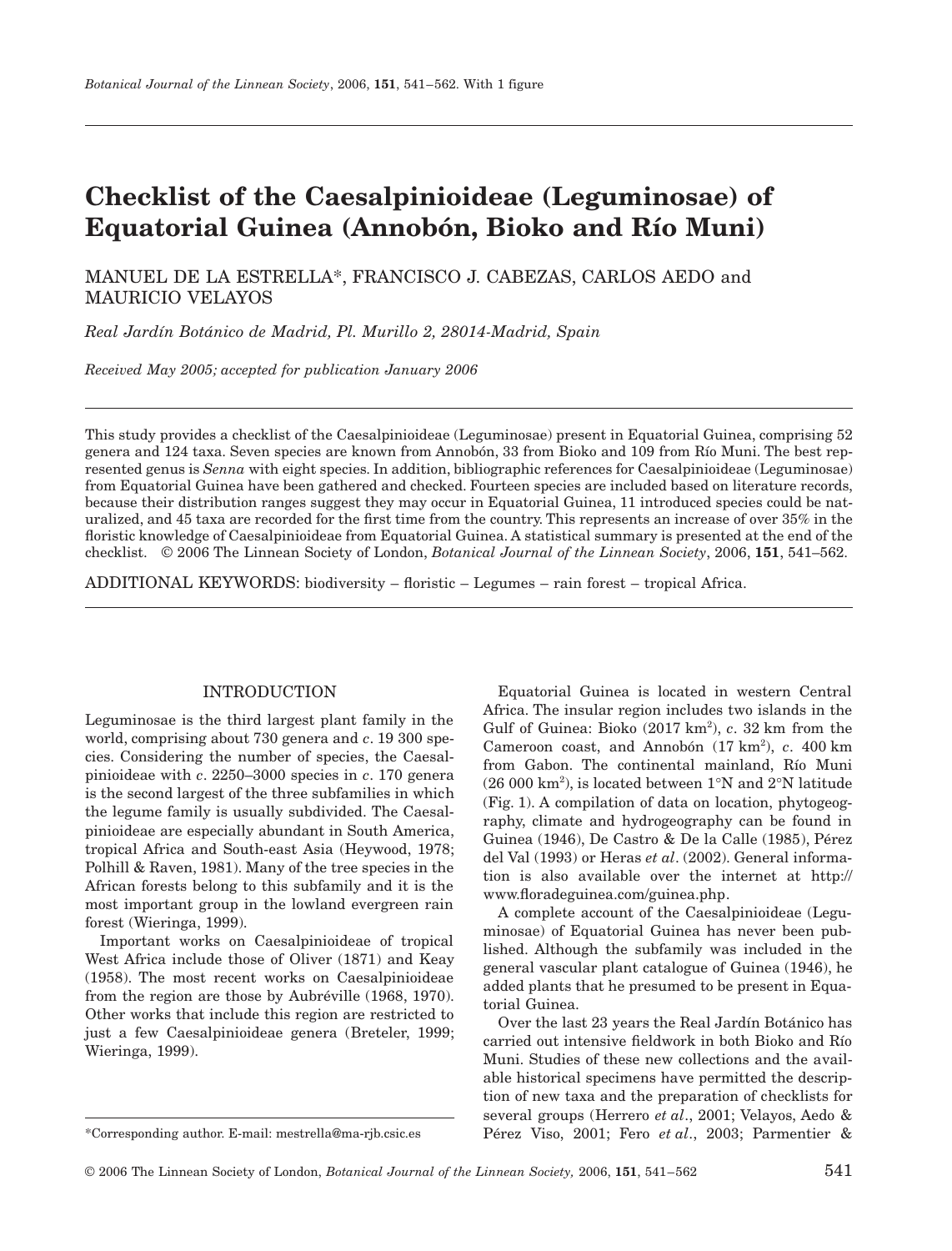

**Figure 1.** Location of Equatorial Guinea in Africa and administrative provinces.

Geerinck, 2003; Cabezas, Aedo & Velayos, 2004; Cabezas *et al*., 2005; Estrella *et al*., 2005). This work has been complemented with studies on the inselbergs vegetation carried out by botanists from the Université Libre de Bruxelles (Lejoly & Lisowski, 1999; Parmentier, 2001, 2003; Parmentier, Lejoly & Nguema, 2001).

The aim of this work is to update the catalogue of Caesalpinioideae for the whole of Equatorial Guinea including both bibliographic records and herbarium material. This checklist is a fisrt step towards a modern Flora of Equatorial Guinea.

#### MATERIAL AND METHODS

The checklist is based primarily on herbarium specimens. We have studied more than 300 specimens from BM, BRLU, K, LISC, LISU, MA and WAG including both the historic collections made during British expeditions by Barter, Mann, Tessmann and Vogel, and modern collections obtained by both Belgian and Spanish expeditions. For comparative purposes some specimens from neighbouring countries were also studied.

Bibliographic references for the legumes of Equatorial Guinea have also been checked (Aedo, Velayos & Tellería, 1999). Fourteen species are included based purely on literature records, because their distribution areas make their presence in Equatorial Guinea probable. They are quoted with the number between

brackets. Eleven introduced species are presented in the checklist; they are marked with an asterisk (\*) before the accepted name.

The locality names used in this checklist have been brought up-to-date following Velayos *et al*. (2001: 147– 149); this source also contains a gazetteer including geographical coordinates.

The checklist is ordered alphabetically by genera and species, with accepted names given in bold. Generic circumscription is in accordance with Lock (1989). We used monographs or regional works such as those by Breteler (1999) or Wieringa (1999), when they were available.

Under each accepted name a list of synonyms found in the literature and used in previous reports is included; these are given in italics. Specimens are ordered alphabetically by the different regions and provinces: Annobón, Bioko (provinces of Bioko Norte and Bioko Sur) and Río Muni (provinces of Centro Sur, Kie Ntem, Litoral and Wele Nzas). A description of geographical distribution follows each species, including worldwide circumscription (e.g. palaeotropical) and its distribution in Africa in accordance with Polhill (1982: 2), including a list of those African countries where the species has been previously reported.

Previous bibliographical records of each taxon are grouped under the three regions mentioned above. When the taxon was reported under a different name (synonym), it is indicated as, e.g. Guinea (1946): 294,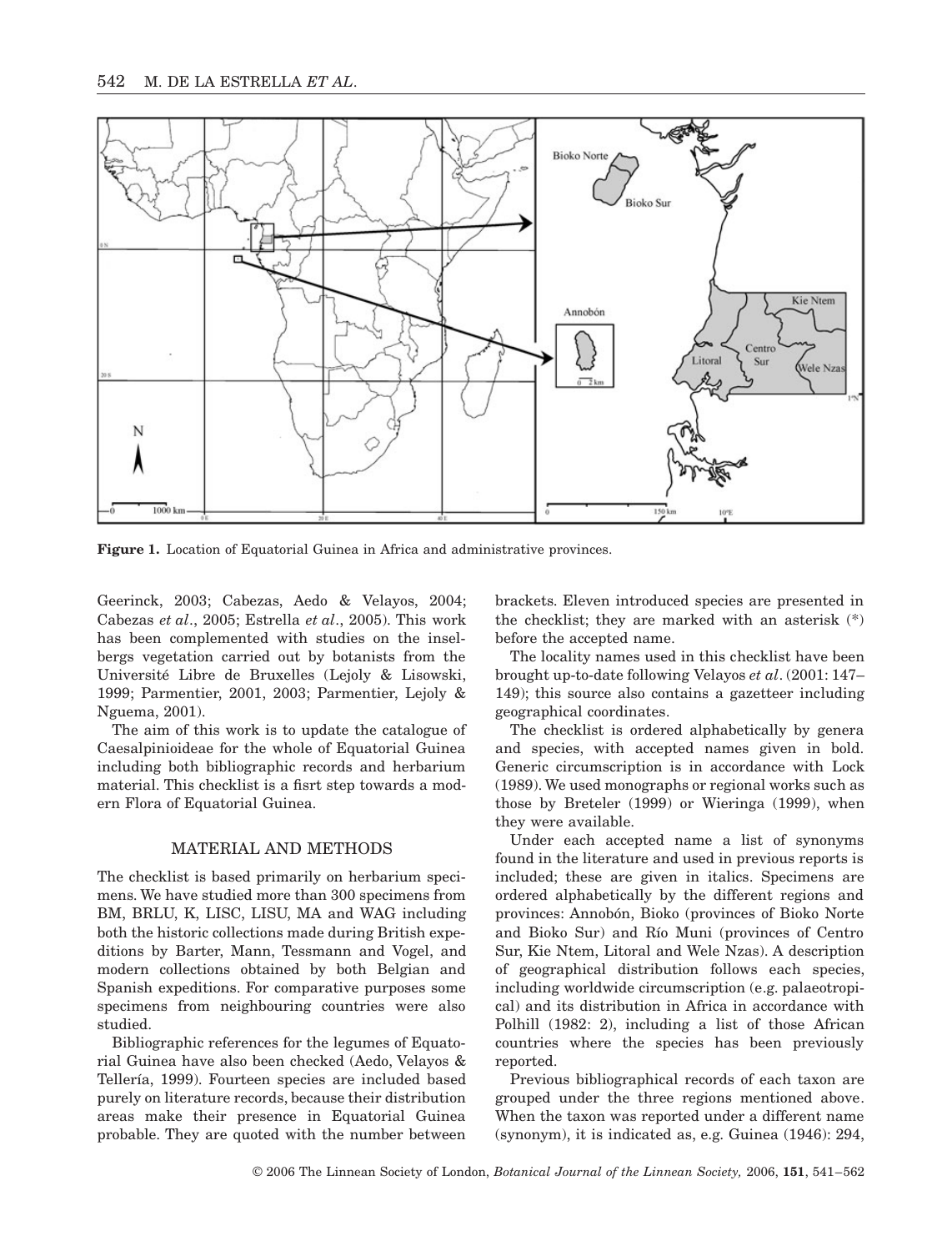sub *Macrolobium palisoti*. In the case of a misidentification, the author's name is included following the cited species (Oliver, 1871: 312, sub *Crudia senegalensis* Planch. ex Benth.). Doubtful records are placed at the end of the checklist, followed by an Appendix which includes an index to scientific names and a list of collections.

## THE CHECKLIST

## *AFZELIA* SM.

#### 1. *Afzelia africana* Sm. ex Pers.

Litoral: Corisco, camino hacia el N a 100 m de la casa de Yniestrosa, *Cabezas, Tellería & Velayos 9929* (MA); Ayamiken, *Lisowski M-928* (BRLU).

Previously reported from Río Muni (Guinea, 1946: 141, 144, 154 and 293). Distributed in tropical Africa, this species has been reported from Benin, Burkina Faso, Cameroon, Central African Republic, Chad, D.R. Congo, Ghana, Guinea, Guinea Bissau, Ivory Coast, Mali, Niger, Nigeria, Senegal, Sierra Leone, Sudan, Togo and Uganda (Lock, 1989: 45).

#### 2. *Afzelia bella* Harms

Bioko Sur: Luba–Malabo, km 2, *Carvalho 2991* (BM, MA). Litoral: Bata–Asonga–Ngoló, km 2, *Carvalho 5157* (MA, WAG), *5167* (MA, WAG), Bata–Niefang, km 46–47, *Carvalho 5602* (MA, WAG).

Not previously reported from Equatorial Guinea. This species is distributed in West and Central Africa, and has been reported from Angola, Cameroon, D.R. Congo, Gabon, Ghana, Guinea, Ivory Coast, Liberia and Nigeria (Lock, 1989: 45).

#### 3. *Afzelia bipindensis* Harms

Litoral: Mitora, Mbini, *Obama 846* (WAG). Wele Nzas: Nkolentagan, *Tessmann 376* (K).

Not previously reported from Equatorial Guinea. This species is distributed in tropical Africa, reported from Angola, Cameroon, Central African Republic, D.R. Congo, Gabon, Nigeria and Uganda (Lock, 1989: 45).

## 4. *Afzelia pachyloba* Harms

Bioko Sur: finca Puente, *Guinea 1740* (MA). Centro Sur: P.N. Monte Alén, transect de Monte Chocolate, *Lejoly 95T/162* (BRLU).

Previously reported from Río Muni (Guinea, 1946: 145, 154). This species is distributed in West, Central and South-Central Africa, it has been reported from Angola, Cameroon, D.R. Congo, Gabon and Nigeria (Lock, 1989: 45).

#### *ANTHONOTHA* P. BEAUV.

## 5. *Anthonotha acuminata* (De Wild.) J. Léonard Río Muni: *Tessmann 815* (K).

Not previously reported from Equatorial Guinea. Distributed in Central Africa, this species has been reported from D.R. Congo and Gabon (Lock, 1989: 1). 6. *Anthonotha fragrans* (Baker f.) Exell & Hillc.

Centro Sur: P.N. Monte Alén, *Lisowski M-1428* (BRLU).

Not previously reported from Equatorial Guinea. This species is distributed in West, Central and South– Central Africa, and has been reported from Angola, Cameroon, D.R. Congo, Gabon, Ghana, Ivory Coast, Liberia, Nigeria and Sierra Leone (Lock, 1989: 2).

7. *Anthonotha lamprophylla* (Harms) J. Léonard Centro Sur: P.N. Monte Alén, 2 km au NE du site de traversée du río Uolo, *Senterre, Obiang & Ngomo 1847* (BRLU).

Not previously reported from Equatorial Guinea. Distributed in West and Central Africa, this species has been reported from Cameroon, Gabon and Nigeria (Lock, 1989: 2).

#### 8. *Anthonotha macrophylla* P. Beauv.

*Macrolobium macrophyllum* (P. Beauv.) Macbride *Macrolobium palisoti* Benth.

Bioko: *Barter s.n.* (K); *Mann* s*.n.* (K), *Mann 259* (K). Bioko Norte: Malabo–aeroporto, estrada km 6, *Carvalho 2086* (MA). Bioko Sur: Moka–Luba–Malabo, cerca do rio Tiburones, *Carvalho 2490* (BM, K, LISC, MA, WAG); entre Luba y Malabo, a unos 15 km de Luba, *Carvalho, Fernández Casas 10278, Regueiro & Tellería* (K, MA); Ureca, *Guinea 2490* (MA), playa de Ureca, *Guinea 2506* (MA); Boloko, *Lope del Val* s*.n.* (MA-710759). Centro Sur: Bata–Niefang, km 40, *Pérez Viso 2719* (MA), P.N. Monte Alén, Esamalang, *Pérez Viso 3306* (MA); P.N. Monte Alén, Enkumekiem, *Velayos & Pérez Viso 9313* (MA). Litoral: Bata– Pembe–Entuba, km 27–28, area de poblaçao de Entuba a San Joaquin de Ndyjacón, *Carvalho 5237* (MA, WAG); Bata, Miboman, km 27 carretera Bata– Movo, *Castelo, Cabeza & Juste* s*.n.* (MA-319774). Wele Nzas: Bata-Niefang, Eviam, *Pérez Viso 2585* (MA); Nkoletangan, *Tessmann 4* (K). Unknown locality: *Guinea 1176* (MA), *1177* (MA); *Lope del Val* s*.n.* (MA-710760, MA-710761, MA-710762).

Previously reported from Bioko (Oliver, 1871: 297– 298; Hutchinson, 1928: 347, sub *Macrolobium macrophyllum*; Guinea, 1946: 294, sub *M. palisoti*; Keay, 1958: 473; Exell, 1973a: 356) and from Río Muni (Guinea, 1946: 144, 157, sub *M. palisoti*; Parmentier *et al.*, 2001: 363, Senterre, 2001: 1093). This species is distributed in West, Central and South-Central Africa, and has been reported from Angola, Cameroon, D.R. Congo, Gabon, Ghana, Guinea, Ivory Coast, Liberia, Mali, Nigeria and Sierra Leone (Lock, 1989: 2).

9. *Anthonotha pynaertii* (De Wild.) Exell & Hillc.

Litoral: Miwala, a 5 km de Cogo, *Pérez Viso 3937* (MA). Not previously reported from Equatorial Guinea. This species is distributed in Central and South-Central Africa and has been reported from Angola, Burundi, Cameroon, D.R. Congo and Gabon (Lock, 1989: 3).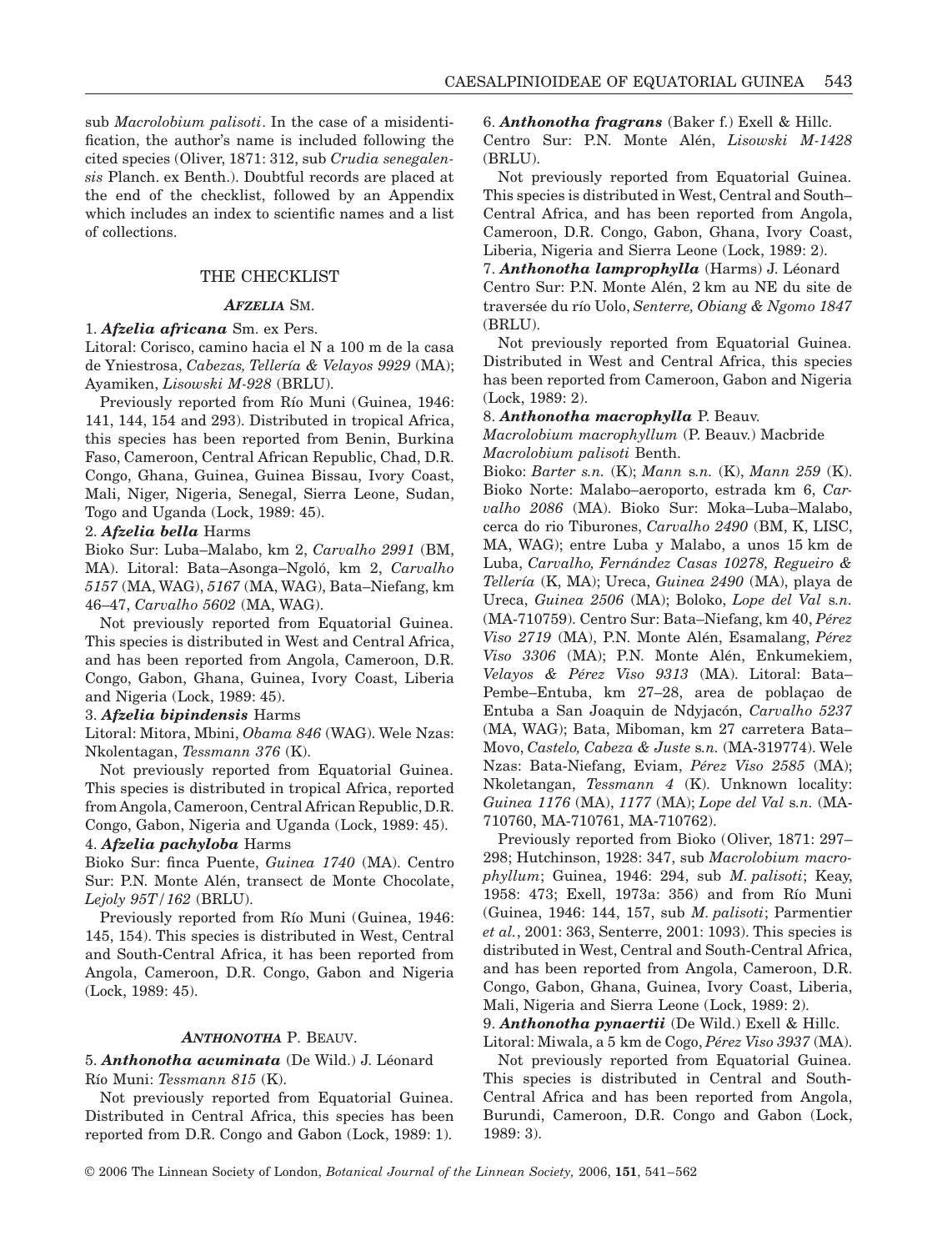10. *Anthonotha stipulacea* (Benth.) J. Léonard

Litoral: Bata–Sendje, estrada km 27, *Carvalho 6078* (MA), *6394* (MA).

Not previously reported from Equatorial Guinea. This Central African species has been reported from neighbouring Gabon (Aubréville, 1968: 201).

#### *APHANOCALYX* OLIV.

#### (11). *Aphanocalyx cynometroides* Oliv.

Litoral: Mount John, river Konqui, *Mann 1810* (K and BR: not seen).

Previously reported from Río Muni (Wieringa, 1999: 123), this species is distributed in Central Africa and also reported from neighbouring Cameroon, Congo and Gabon (Wieringa, 1999: 123).

#### 12. *Aphanocalyx heitzii* (Pellegr.) Wieringa

Centro Sur: P.N. Monte Alén, cerca de Misergue, alrededores del río Laña, *Pérez Viso 191* (MA).

Previously reported from Río Muni (Wieringa, 1999: 183). This species has also been reported from Gabon (Wieringa, 1999: 183).

## 13. *Aphanocalyx ledermannii* (Harms) Wieringa

Litoral: Ndote Sud, près du village Etembue, *Lisowski M-511* (BRLU).

Not previously reported from Equatorial Guinea. Distributed in Central Africa, this species has been reported from Cameroon, Congo and Gabon (Wieringa, 1999: 135).

### 14. *Aphanocalyx margininervatus* J. Léonard

Centro Sur: P.N. Monte Alén, transect de Monte Chocolate, *Lejoly 95T/L3.A24* (BRLU).

Previously reported from Río Muni (Wieringa, 1999: 138–139). This Central African species has also been reported from neighbouring Cameroon and Gabon (Wieringa, 1999: 138–139).

## 15. *Aphanocalyx microphyllus* (Harms) Wieringa ssp. *microphyllus*

Centro Sur: P.N. Monte Alén, alrededores del lago Atok, *Pérez Viso 21* (MA). Litoral: Bata–Sendje, km 24, *Carvalho 6405* (MA), *6526* (MA).

Previously reported from Río Muni (Wieringa, 1999: 146, Parmentier *et al*., 2001: 344). This species is distributed in Central and South-Central Africa and has been reported from Angola, Cameroon, Congo and Gabon (Wieringa, 1999: 145–148).

## *BAIKIAEA* BENTH.

### 16. *Baikiaea insignis* Benth.

Bioko: *Mann 2342* (K). Bioko Norte: Malabo–Riaba, estrada km 13, *Carvalho 2879* (MA), Malabo–Baney, km 12, *Carvalho 3783* (K, MA).

Previously reported from Bioko (Oliver, 1871: 308– 309; Hutchinson, 1928: 336; Guinea, 1946: 293; Keay, 1958: 456; Exell, 1973a: 356), Río Muni (Guinea, 1946: 144) and from Equatorial Guinea (Guinea, 1946: 293). This species is distributed in tropical Africa and has been introduced in Asia; it has been reported from Angola, Cameroon, Congo, D.R. Congo, Gabon, Nigeria, Tanzania and Uganda (Lock, 1989: 46).

17. *Baikiaea robynsii* Ghesq. ex Laing

Litoral: río Uele, *Guinea 46–207* (MA), *47* (MA); district Mbini, près du village de Sendje, *Lisowski M-584* (BRLU).

Previously reported from Equatorial Guinea (Aubréville, 1968: 178). Distributed in Central Africa, this species has also been reported from D.R. Congo and Gabon (Lock, 1989: 46).

## *BAUHINIA* L.

## 18. (\*)*Bauhinia monandra* Kurz

Centro Sur: Evinayong, *Guinea 289* (MA).

Not previously reported from Equatorial Guinea. This species is originally from Asia (Vidigal, 2002: 40), and it has been frequently introduced throughout the tropical countries for ornamental purposes. In Africa it has been reported from Angola, Burundi, D.R. Congo, Ghana, Ivory Coast, Liberia, Mali, Nigeria, Sierra Leone, Somalia, Tanzania and Zambia (Lock, 1989 : 42).

## *BERLINIA* SOL. EX HOOK.F.

## 19. *Berlinia auriculata* Benth.

Litoral: Corisco, *Pérez Viso 1874* (MA), des embocadura de Río Campo, *Pérez Viso 2172* (MA).

Not previously reported from Equatorial Guinea. Distributed in West and Central Africa, this species has been reported from Cameroon, Gabon and Nigeria (Lock, 1989: 4).

#### 20. *Berlinia bracteosa* Benth.

Bioko: *Mann 1434* (K). Bioko Norte: Malabo–Rebola, km 8, *Carvalho 2939* (K, MA), Malabo–Cupapa, km 15–16, *Carvalho 3379* (K, MA); finca de Bonyoma, *Nosti 923* (MA). Bioko Sur: Luba–Malabo km 2, *Carvalho 2851* (BM, K, MA, WAG). Centro Sur: Evinanyong, *Guinea 409* (MA), *412* (MA). Litoral: Bata– Cogo, km 54, Binguro, *Pérez Viso 2889* (MA); près de la frontière gabonaise, chantier forestier à l'est de Cogo, *McPherson 14021* (WAG).

Previously reported from Bioko (Oliver, 1871: 294– 295; Hutchinson, 1928: 343; Guinea, 1946: 294; Keay, 1958: 470; Exell, 1973a: 356; Fernández Casas, 1992: 60) and from Río Muni (Guinea, 1946: 141, 144 and 294; Senterre, 2001: 1091). This species is distributed in West, Central and South-Central Africa, and has been reported from Angola, Cameroon, D.R. Congo, Gabon and Nigeria (Lock, 1989: 4).

#### 21. *Berlinia bruneelii* (De Wild.) Torre & Hillc.

Wele Nzas: Nkolentangan, *Tessmann 333* (K). Río Muni: *Tessmann 950* (K).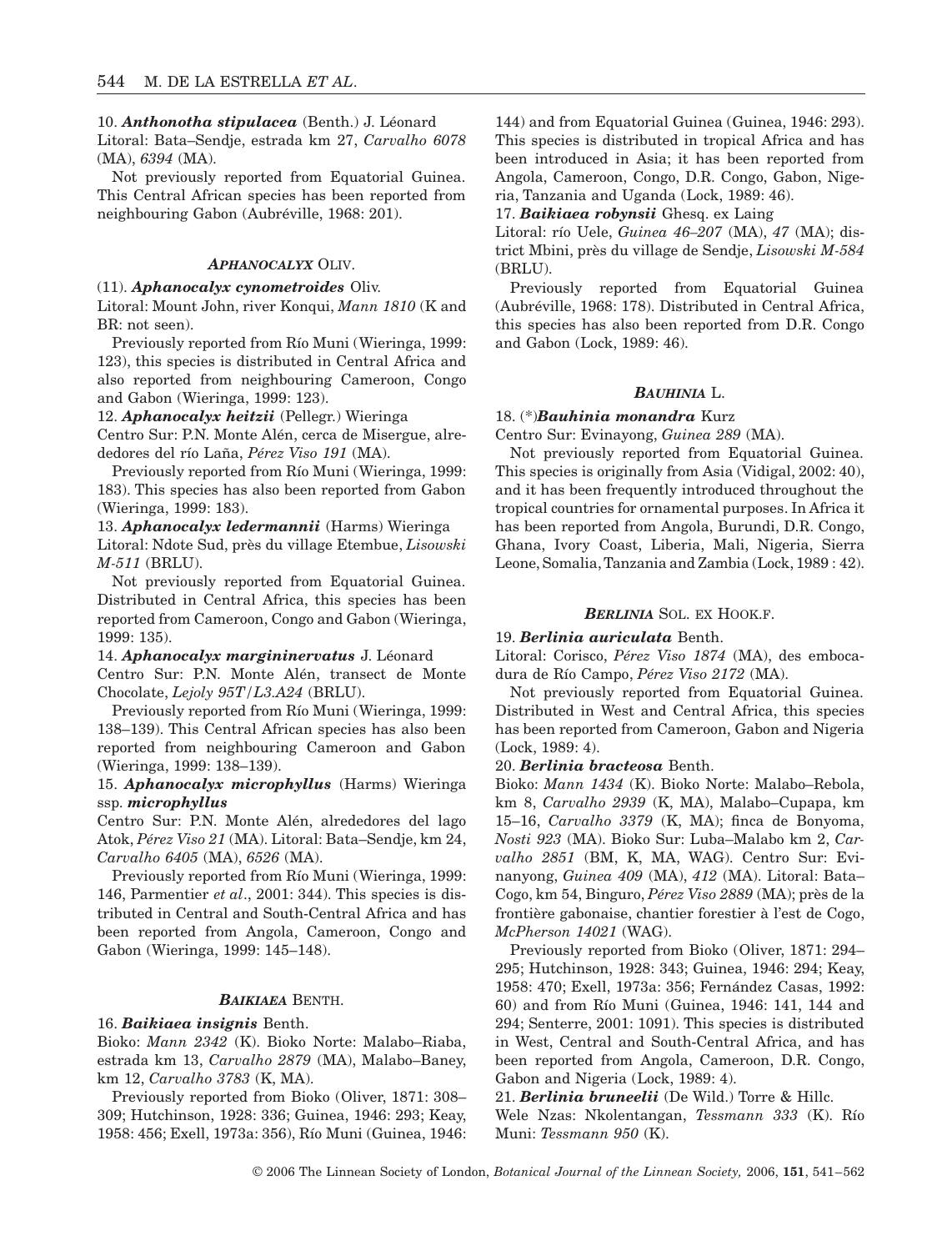Not previously reported from Equatorial Guinea. This species has been reported previously from Angola (Lock, 1989: 4).

### 22. *Berlinia confusa* Hoyle

*Berlinia acuminata* Sol. ex Hook.f. pro parte

Litoral: Bata–Utonde, estrada km 21–22, area de poblaçao de Ebeevang, *Carvalho 4731* (MA).

Previously reported from Río Muni (Guinea, 1946: 144 and 157, sub *Berlinia acuminata*) and from Equatorial Guinea (Guinea, 1946: 294, sub *B. acuminata*). Distributed in West and Central Africa, this species has been reported from Cameroon, Gabon, Ivory Coast, Liberia, Nigeria and Sierra Leone (Lock, 1989: 4).

#### 23. *Berlinia congolensis* (Baker f.) Keay

Litoral: Bata–Sendje, estrada km 24, *Carvalho 6317* (MA).

Not previously reported from Equatorial Guinea. Distributed in West and Central Africa, this species has been reported from Angola, Cameroon, D.R. Congo, Gabon and Nigeria (Lock, 1989: 4).

24. *Berlinia grandiflora* (J. Vahl) Hutch. & Dalziel Centro Sur: Bata-Mongo-Nosok, entre Mongo y Nosok, *Carvalho 5065* (MA). Litoral: Bata–Sendje, estrada km 18, *Carvalho 6336* (MA).

Not previously reported from Equatorial Guinea. This species is distributed in West, Central and South-Central Africa, and has been reported from Angola, Benin, Burkina Faso, Cameroon, Central African Republic, D.R. Congo, Ghana, Guinea, Ivory Coast, Mali, Nigeria, Sierra Leone and Togo (Lock, 1989: 5).

## *BIKINIA* WIERINGA

#### 25. *Bikinia grisea* Wieringa

Wele Nzas: P.N. Nsork, Obamicu, *Nguema, Esono & Lejoly 239* (BRLU).

Previously reported from Río Muni. This Central African species has also been reported from neighbouring Gabon (Wieringa, 1999: 222).

26. *Bikinia le-testui* (Pellegr.) Wieringa ssp. *letestui*

Monopetalanthus le-testui Pellegr.

Centro Sur: P.N. Monte Alén, 8.5 km à l'Est de la cabaña de Mosumo, *Senterre & Obiang 4017* (BRLU). Litoral: Bata–Bolondo, km 22–23, *Carvalho 5265* (MA).

Previously reported from Río Muni (Wieringa, 1999: 227–229; Senterre, 2001: 1091, sub *Monopetalanthus le-testui*; Senterre, Lejoly & Sonké, 2004: 503, sub *M. le-testui*). This Central African species has also been reported from neighbouring Cameroon and Gabon (Wieringa, 1999: 227–229).

27. *Bikinia pellegrinii* (A. Chev.) Wieringa

Centro Sur: Monte Alén, Moka, *Wilks 3523* (BRLU).

Previously reported from Río Muni (Wieringa, 1999: 239–240). Distributed in Central Africa, this species has also been reported from Cameroon, Congo and Gabon (Wieringa, 1999: 239–240).

## *BRACHYSTEGIA* BENTH.

#### (28). *Brachystegia cynometroides* Harms

Previously reported from Río Muni (Guinea, 1946: 145). We have not found any herbarium material of *B. cynometroides* from Equatorial Guinea in BM, BRLU, K, LISC, LISU, MA and WAG. This species has only been reported from Cameroon (Aubréville, 1970: 262, Lock, 1989: 6), but searching through the W3Tropicos database by the Missouri Botanical Garden [\(http://mobot.mobot.org/W3T/Search/vast.htm](http://mobot.mobot.org/W3T/Search/vast.html)l), we also found one specimen from Gabon. We conclude that the distribution range of this species suggests it may occur also in Equatorial Guinea.

#### 29. *Brachystegia mildbraedii* Harms

Litoral: Okorobikó, mountains near river Uele, *Sabater Pí s.n.* (K).

Not previously reported from Equatorial Guinea. This species has only been reported from neighbouring Cameroon and Gabon (Lock, 1989: 7).

## *CAESALPINIA* L.

30. *Caesalpinia bonduc* (L.) Roxb.

*Caesalpinia bonducella* (L.) Fleming

*Caesalpinia crista* auct., non L.

Annobón: entre Palè y el aeropuerto, *Carvalho 3080* (BM, K, LISC, MA, WAG); *Newton s.n*. (LISU-165622); Ambo, *Wrigley 39* (MA). Bioko: *Mann 398* (K). Bioko Norte: Malabo–Bahía Venus, Mongola, *Carvalho 3428* (BM, K, MA); Bahía Venus, *Guinea 300* (MA), *303* (MA), *304* (MA). Litoral: rio Uele, cabo San Juan, *Guinea 226* (MA), cabo San Juan, *Guinea 878* (MA), *881–428* (MA), *882–427* (MA), *883–425* (MA), *884–426* (MA); Corisco, *Pérez Viso 1919* (MA).

Previously reported from Annobón (Sobrinho, 1953: 183; Exell, 1956: 17; Exell, 1973a: 356; Fernández Casas, 1992: 60), Bioko (Oliver, 1871: 263, sub *C. bonducella*; Mildbraed, 1922: 184, sub *C. bonducella*; Exell, 1944: 165; Cufodontis, 1955: 223; Keay, 1958: 481; Guinea, 1968: 130, sub *C. crista*; Exell, 1973a: 356), Río Muni (Guinea, 1946: 295, sub *C. crista*) and from Equatorial Guinea (Guinea, 1946: 295, sub *C. crista*). Oliver (1871: 263) attributed this species to 'Roxb.', probably by misprint. This species is distributed worldwide and its status (natural or introduced) is uncertain. In Africa this species has been reported from Angola, Benin, Cameroon, D.R. Congo, Egypt, Ethiopia, Ghana, Guinea Bissau, Ivory Coast, Kenya, Liberia, Mozambique, Nigeria, Senegal, Sierra Leone, Somalia, South Africa, Tanzania and Togo (Lock, 1989: 20).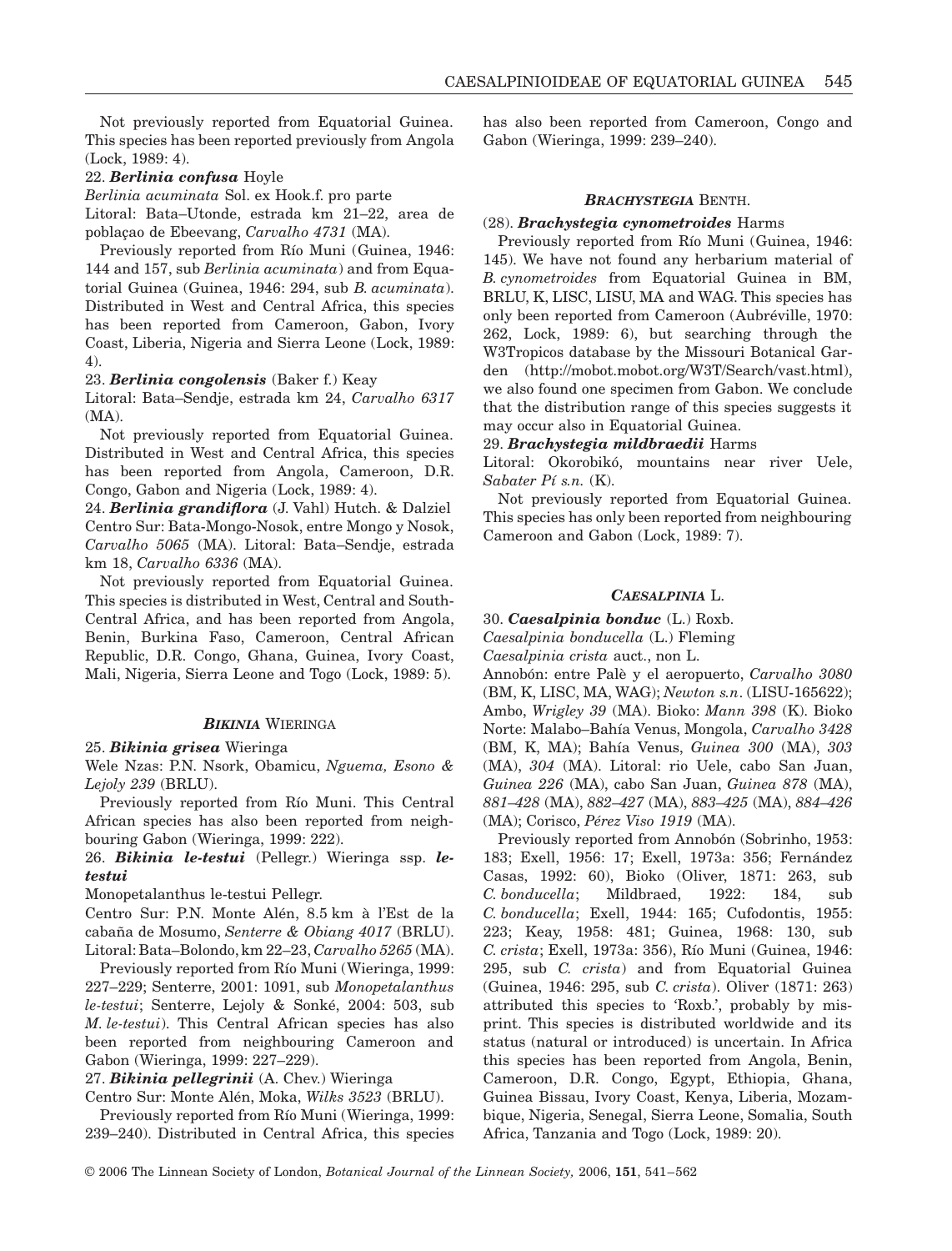### 31. (\*)*Caesalpinia pulcherrima* (L.) Sw.

Annobón: Ambo, Mission, *Melville 233* (K). Bioko Norte: Malabo, *Guinea 12* (MA), *15* (MA), *25* (MA), *27* (MA).

Previously reported from Annobón (Exell, 1963: 99; Exell, 1973a: 356), Bioko (Guinea, 1946: 296; Exell, 1973a: 356) and from Equatorial Guinea (Guinea, 1946: 296). This American species (Vidigal, 2002: 10) has been introduced in many African countries; it is reported from Angola, Central African Republic, D.R. Congo, Egypt, Ethiopia, Ghana, Ivory Coast, Kenya, Liberia, Malawi, Mali, Niger, Nigeria, Sierra Leone, Somalia, South Africa, Tanzania, Uganda and Zambia (Lock, 1989: 22).

#### *CASSIA* L.

#### (32). *Cassia mannii* Oliv.

Previously reported from Río Muni (Guinea, 1946: 154). We have not found any herbarium material of *C. mannii* from Equatorial Guinea in BM, BRLU, K, LISC, LISU, MA or WAG. This species is distributed in tropical Africa, and has also been reported from Cameroon, D.R. Congo, Gabon, Ivory Coast, Nigeria, São Tomé & Príncipe, Sudan and Uganda (Lock, 1989: 29). The distribution range of this species suggests it may occur in Equatorial Guinea.

### *CHAMAECRISTA* MOENCH

#### 33. *Chamaecrista kirkii* (Oliv.) Standl.

*Cassia kirkii* Oliv.

Bioko Sur: Moka, plateau area, *Boughey 83* (K); Moka, *Carvalho 2403* (MA), *Carvalho 2620* (MA). Centro Sur: Bata-Mitom, km 52, *Carvalho 6398* (MA); P.N. Monte Alén, alrededores del lago Atok, *Pérez Viso 14* (MA), P.N. Monte Alén, Moka-Engong, *Pérez Viso 298* (MA), P.N. Monte Alén, Misergue, senda hacia el río Laña, *Pérez Viso 1151* (MA), Niefang, Bindeng, pista hacía el río Uoro, *Pérez Viso 2409* (MA), P.N. Monte Alén, *Pérez Viso 3296* (MA), Mosumu, *Pérez Viso 3476* (MA). Kie Ntem: Engokua, Ebebiyin, *Pérez Viso 4352* (MA). Litoral: Bata–Bome, *Carvalho 5103* (MA); río Uele, *Lope del Val* s*.n.* (MA-712032). Wele Nzas: Nsoc, Esumn, *Lope del Val* s*.n.* (MA-696925, MA-696926), Acurenam, *Lope del Val* s*.n.* (MA-712030). Unknown locality: *Lope del Val s.n.* (MA-712031).

Previously reported from Bioko (Keay, 1958: 452, sub *Cassia kirkii*; Exell, 1973a: 356, sub *C. kirkii*) and Río Muni (Parmentier *et al*., 2001: 346, sub *C. kirkii*). This species is distributed in tropical and subtropical Africa, it has been reported from Angola, Cameroon, D.R. Congo, Ethiopia, Gabon, Ghana, Guinea, Ivory Coast, Kenya, Liberia, Malawi, Nigeria, Sierra Leone, Tanzania, Togo, Uganda, Zambia and Zimbabwe (Lock, 1989: 31).

## 34. *Chamaecrista mimosoides* (L.) Greene *Cassia mimosoides* L.

Litoral: Bata, Asonga, *Castelo & Juste s.n.* (MA-712105); Diádive, *Guinea 196–748* (MA), Bata, *Guinea 1056* (MA), *1058* (MA); río Uele, camino de Nkogosi, *Lope del Val* s*.n.* (MA-712052, MA-712053, MA-712054, MA-712055); Bome, *Pérez Viso 1728* (MA); Ayamiken, Río Campo, *Pérez Viso 2832 bis* (MA). Río Muni: Neu-Kamerun, Alto Tuar, *Tessmann 2688* (K).

Previously reported from Bioko (Mildbraed, 1922: 184, sub *Cassia mimosoides*; Exell, 1944: 166, sub *C. mimosoides*; Exell, 1973a: 356, sub *C. mimosoides*), Río Muni (Guinea, 1946: 295, sub *C. mimosoides*; Parmentier *et al.*, 2001: 346, sub *C. mimosoides*) and Equatorial Guinea (Guinea, 1946: 295, sub *C. mimosoides*). This is a palaeotropical species (Vidigal, 2002: 39) and it has been reported from many African countries including Angola, Benin, Botswana, Burkina Faso, Burundi, Cameroon, Chad, D.R. Congo, Ethiopia, Gabon, Ghana, Guinea, Guinea Bissau, Ivory Coast, Kenya, Liberia, Malawi, Mali, Mauritania, Mozambique, Namibia, Niger, Nigeria, São Tomé & Príncipe, Senegal, Sierra Leone, Somalia, South Africa, Sudan, Swaziland, Tanzania, Gambia, Togo, Uganda, Zambia and Zimbabwe (Lock, 1989: 32).

## *COPAIFERA* L.

## 35. *Copaifera religiosa* J. Léonard

Centro Sur: P.N. Nsork, Obamicu, *Nguema, Esono & Lejoly 243* (BRLU).

Not previously reported from Equatorial Guinea, although there is a report of the genus without a specific name from Río Muni (Guinea, 1946: 144). This Central African species has been reported from Cameroon and D.R. Congo (Lock, 1989: 47).

#### *CRUDIA* SCHREB.

## 36. *Crudia gabonensis* Pierre ex Harms

Litoral: Bata–Niefang, km 35, en la zona de Adjape y Comaya, *Carvalho 5829* (MA). Río Muni: *Tessmann 248* (K).

Not previously reported from Equatorial Guinea. Distributed in West and Central Africa, this species has been reported from Cameroon, Gabon, Ghana and Ivory Coast (Lock, 1989: 47).

37. *Crudia klainei* Pierre ex De Wild.

#### Bioko: *Mann 14* (K).

Previously reported from Bioko (Oliver, 1871: 312, sub *Crudia senegalensis* Planch. ex Benth.; Hutchinson, 1928: 337; Guinea, 1946: 293; Keay, 1958: 467; Exell, 1973a: 357). The specimen *Mann 14* kept at K seems to be the voucher supporting Oliver's (1871: 312) record, because he explained that the *Flora of Tropical Africa* was based on the material deposited at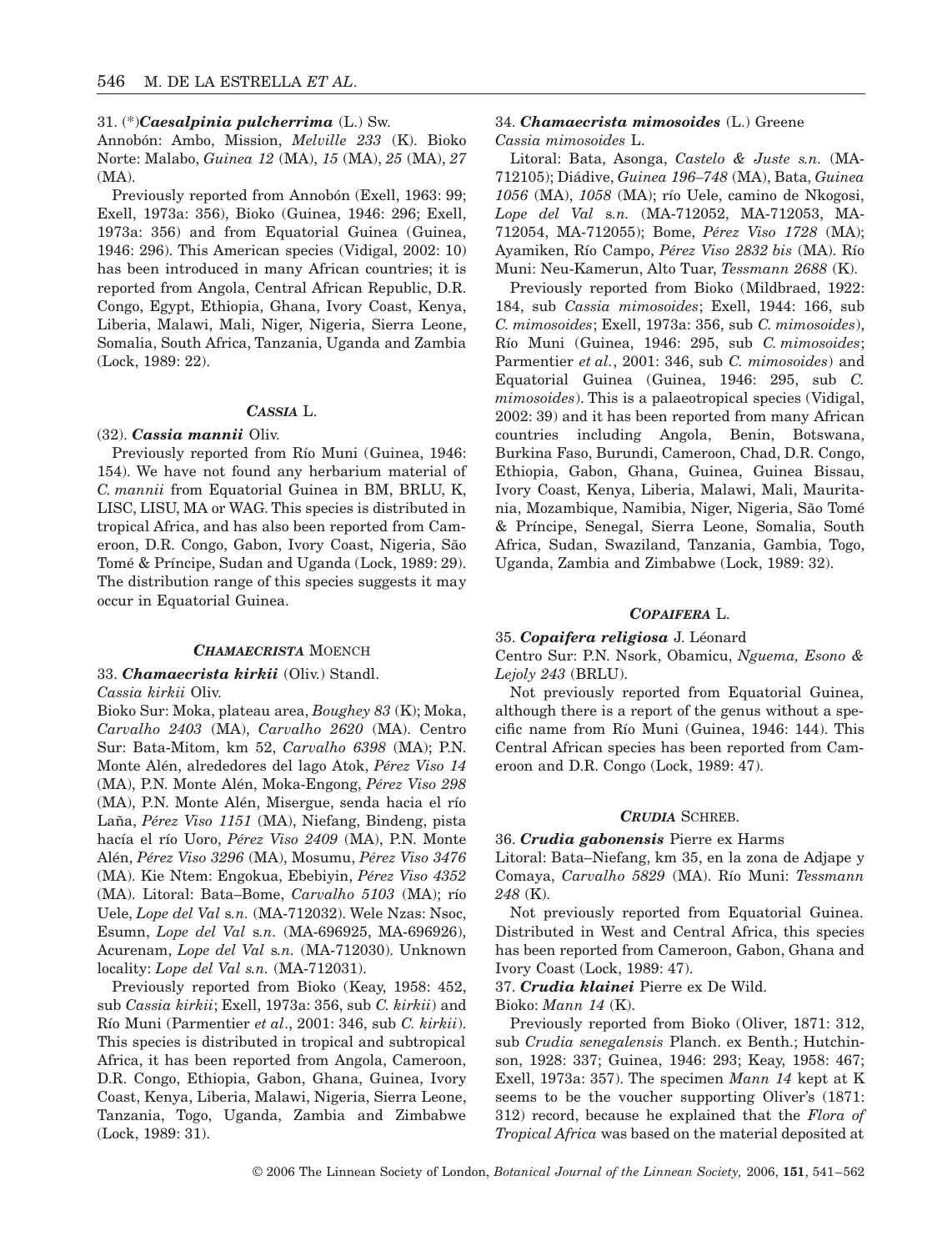Kew. Distributed in West and Central Africa, this species has been reported from Cameroon, Gabon, Nigeria and Sierra Leone (Lock, 1989: 47).

## (38). *Crudia senegalensis* Planch. ex Benth.

Previously reported from Bioko (Guinea, 1946: 294). We have not found any herbarium material of *C. senegalensis* from Equatorial Guinea in BM, BRLU, K, LISC, LISU, MA and WAG. This species is distributed in West and Central Africa, and it has been also reported from Cameroon, Gabon, Ghana, Guinea, Guinea Bissau, Ivory Coast, Liberia, Nigeria, Senegal and Sierra Leone (Lock, 1989: 48). The distribution range of this species suggests that it may occur in Equatorial Guinea.

## *CRYPTOSEPALUM* BENTH.

#### 39. *Cryptosepalum staudtii* Harms

Wele Nzas: Nkolentagan, *Tessmann 307* (K).

Previously reported from Equatorial Guinea (Guinea, 1946: 295; Keay, 1958: 480). Distributed in West and Central Africa, this species has also been reported from Cameroon, Gabon and Nigeria (Lock, 1989: 10).

## *CYNOMETRA* L.

#### 40. *Cynometra mannii* Oliv.

Annobón: *Newton s.n.* (LISU-165620). Litoral: Bata– Bolondo, nas margens del río Boara, *Carvalho 4759* (MA, WAG), Bata–Bolondo, km 16–17, *Carvalho 5936* (MA); prairies du Baga, *Eneme 338* (WAG); río Uele, *Guinea 231–1012* (MA).

Previously reported from Annobón (Sobrinho, 1953: 183; Exell, 1956: 18) and from Río Muni (Guinea, 1946: 144). This species is distributed in West, Central and South-Central Africa, and has been reported from Angola, Cameroon, D.R. Congo, Nigeria and São Tomé & Príncipe (Lock, 1989: 49).

## *DANIELLIA* BENN.

#### 41. *Daniellia klainei* Pierre ex A.Chev.

Centro Sur: P.N. Monte Alén, transect du Monte Chocolate, *Lejoly 95T/L3.14* (BRLU), *95T/160* (BRLU).

Previously reported from Río Muni (Guinea, 1946: 293; Senterre *et al*., 2004: 503). Distributed in Central and South-Central Africa, this species has also been reported from Angola, Cameroon, D.R. Congo and Gabon (Lock, 1989: 51).

## 42. *Daniellia oblonga* Oliv.

Bioko: *Barter 2074* (K).

Previously reported from Bioko (Oliver, 1871: 300– 301; Hutchinson, 1928: 341, sub *Daniellia thurifera* Benn.; Guinea, 1946: 293; Keay, 1958: 463; Exell,

1973a: 357). Distributed in West and Central Africa, this species has also been reported from Cameroon and Nigeria (Lock, 1989: 51).

## 43. *Daniellia ogea* (Harms) Rolfe ex Holland Bioko: *Mann 166* (K).

Previously reported from Bioko (Oliver, 1871: 300, sub *Daniellia thurifera* Benn.; Hutchinson, 1928: 341, sub *D. thurifera* Benn.; Keay, 1958: 463; Exell, 1973a: 357). Oliver (1871: 300–301) explained that the *Flora of Tropical Africa* was based on the material deposited at Kew; hence, this record is most probably based on *Mann 166*. This species is distributed in West and Central Africa, and it has been reported from Gabon, Ghana, Guinea Bissau, Ivory Coast, Liberia, Nigeria, Senegal and Sierra Leone (Lock, 1989: 51).

44. *Daniellia oliveri* (Rolfe) Hutch. & Dalziel

Bioko Norte: Malabo–Sampaca, km 4–5, *Carvalho 3789* (BM, K, MA, WAG).

Previously reported from Bioko (Fernández Casas, 1992: 60; Fernández Casas & Morales, 1995: 236). This tropical African species has been reported from Angola, Benin, Burkina Faso, Cameroon, Central African Republic, Chad, D.R. Congo, Ghana, Guinea, Guinea Bissau, Ivory Coast, Mali, Niger, Nigeria, Senegal, Sierra Leone, Sudan, Gambia, Togo and Uganda (Lock, 1989: 51).

#### *DELONIX* RAF.

## 45. (\*)*Delonix regia* (Bojer ex Hook.) Raf. *Poinciana regia* Bojer ex Hook.

Bioko Sur: cerca de Luba, en dirección a Batete, *Carvalho & Fernández Casas 10269, Regueiro & Tellería* (MA, WAG).

Previously reported from Bioko (Guinea, 1946: 295, sub *Poinciana regia*; Exell, 1973a: 357). Originally from Madagascar, this species has been introduced throughout the tropics. In Africa it has been reported from Angola, Burundi, Cameroon, Chad, Djibouti, D.R. Congo, Egypt, Ethiopia, Ghana, Guinea, Kenya, Libya, Mali, Mozambique, Niger, Somalia, South Africa, Tanzania, Togo, Uganda, Zambia and Zimbabwe (Lock, 1989: 23).

#### *DETARIUM* JUSS.

#### (46). *Detarium macrocarpum* Harms

Previously reported from Río Muni (Guinea, 1946: 144) and from Equatorial Guinea (Guinea, 1946: 293). We have not found any herbarium material of *D. macrocarpum* from Equatorial Guinea in BM, BRLU, K, LISC, LISU, MA and WAG. This species is distributed in West and Central Africa, and has been reported from Cameroon, Gabon and Nigeria (Lock, 1989: 52). The distribution range of this species suggests it may occur in Equatorial Guinea.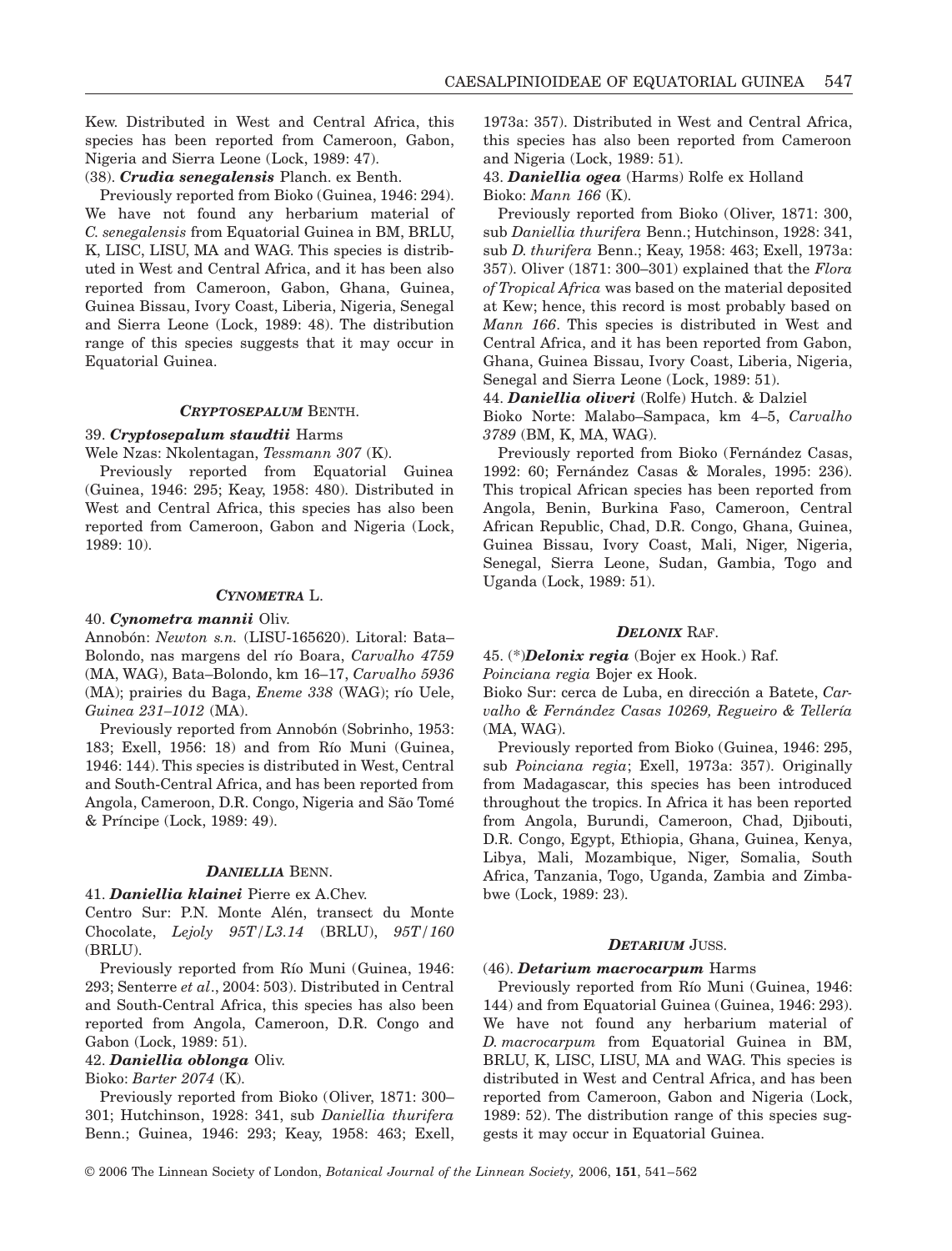#### 47. *Detarium microcarpum* Guill. & Perr.

Río Muni: Neu–Kamerun, Basuma Uham, *Tessmann 2501* (K).

Not previously reported from Equatorial Guinea. Distributed in tropical Africa, this species has been reported from Cameroon, Central African Republic, Chad, Ghana, Guinea, Guinea Bissau, Ivory Coast, Mali, Niger, Nigeria, Senegal, Sudan, Gambia and Togo (Lock, 1989: 52).

## *DIALIUM* L.

## 48. *Dialium bipindense* Harms

Centro Sur: sud est du P.N. Monte Alén, au nord du rio Laña, près de la cabaña de Ecofac de Misergue, *Senterre & Obiang 3163* (BRLU).

Not previously reported from Equatorial Guinea. Distributed in West and Central Africa, this species has been reported from neighbouring Cameroon and Gabon (Lock, 1989: 33).

#### 49. *Dialium dinklagei* Harms

Centro Sur: P.N. Monte Alén, près du village Monte Alén, *Senterre, Obiang & Esono 2841* (BRLU).

Not previously reported from Equatorial Guinea. This species is distributed in West and Central Africa and has been reported from Angola, Cameroon, D.R. Congo, Gabon, Ghana, Guinea, Ivory Coast, Liberia, Nigeria and Sierra Leone (Lock, 1989: 34).

#### 50. *Dialium gossweileri* Baker f.

Río Muni: *Sabater Pí s.n.* (K).

Not previously reported from Equatorial Guinea. Distributed in Central and South-Central Africa, this species has also been reported from Angola, D.R. Congo and Gabon (Lock, 1989: 34).

#### 51. *Dialium pachyphyllum* Harms

Wele Nzas: Nkolentangan, *Tessmann 43* (K).

Previously reported from Equatorial Guinea (Rojo, 1982: 199; Senterre, 2001: 1091; Senterre & Lejoly, 2001: 231). This species is distributed in West, Central and South-Central Africa, and has been also reported from Angola, Cameroon, D.R. Congo, Gabon and Nigeria (Lock, 1989: 35).

#### 52. *Dialium tessmannii* Harms

Litoral: Campo region, *Tessmann 730* (K).

Previously reported from Equatorial Guinea (Guinea, 1946: 295). Distributed in West, Central and South-Central Africa, this species has also been reported from Angola, Cameroon, D.R. Congo and Gabon (Lock, 1989: 36). Aubréville (1970: 36) included *Tessmann 730* as collected in Cameroon. We ascribe this record to Equatorial Guinea because Río Campo territory belongs to Río Muni, near the Cameroon border.

#### 53. *Dialium zenkeri* Harms

Centro Sur: nord du P.N. Monte Alén, transect Ecofac de Monte Chocolate, *Senterre & Ngomo 3451* (BRLU). Wele Nzas: Nkolentangan, *Tessmann 355* (K).

Previously reported from Equatorial Guinea (Rojo, 1982: 209). This species is distributed in West and Central Africa, and has been reported from Cameroon and D.R. Congo (Lock, 1989: 36).

#### *DIDELOTIA* BAILL.

## 54. *Didelotia africana* Baill.

Centro Sur: P.N. Monte Alén, Mosumo, du rio Laña et du Uele, *Lejoly 95T/181* (BRLU). Litoral: Elong–Long (près de Mbini), *Wilks 3511a* (BRLU).

Previously reported from Equatorial Guinea (Guinea, 1946: 294). This species is distributed in West and Central Africa, and has been reported from Cameroon, Gabon and Nigeria (Lock, 1989: 10).

## 55. *Didelotia brevipaniculata* J. Léonard

Centro Sur: P.N. Monte Alén, transect de Monte Chocolate, *Lejoly 95T/L3.1108* (BRLU).

Not previously reported from Equatorial Guinea. Distributed in West and Central Africa, this species has been reported from Cameroon, Gabon, Ivory Coast and Liberia (Lock, 1989: 10).

## 56. *Didelotia letouzeyi* Pellegr.

Litoral: sur Sofoge-Mbini, *Obama 882* (BRLU).

Not previously reported from Equatorial Guinea. This species has only been reported from neighbouring Cameroon and Gabon (Lock, 1989: 11).

57. *Didelotia unifoliolata* J. Léonard

Litoral: Nco, 5 km vers ENE, *Lejoly 165* (BRLU).

Not previously reported from Equatorial Guinea. Distributed in West and Central Africa, this species has been reported from Cameroon, D.R. Congo, Gabon, Ghana and Nigeria (Lock, 1989: 11).

#### *DISTEMONANTHUS* BENTH.

#### 58. *Distemonanthus benthamianus* Baill.

*Distemonanthus laxus* Oliv.

Litoral: Corisco Bay, 1°N, *Mann 1844* (K).

Previously reported from Bioko (Guinea, 1946: 295; Exell, 1973a: 358), Río Muni (Oliver, 1871: 282, sub *Distemonanthus laxus*; Guinea, 1946: 141 and 144; Parmentier *et al*., 2001: 363; Senterre & Lejoly, 2001: 231) and from Equatorial Guinea (Hutchinson, 1928: 336; Guinea, 1946: 295; Keay, 1958: 449). Distributed in West and Central Africa, this species has also been reported from Cameroon, Gabon, Ghana, Ivory Coast, Liberia, Nigeria, Sierra Leone and Togo (Lock, 1989: 36).

## *DUPARQUETIA* BAILL.

#### 59. *Duparquetia orchidacea* Baill.

Centro Sur: carretera Monte Bata–Río Campo, antigua trocha forestal, *Pérez Viso 2425* (MA), Bata– Niefang, carretera forestal km 40, *Pérez Viso 2718 bis*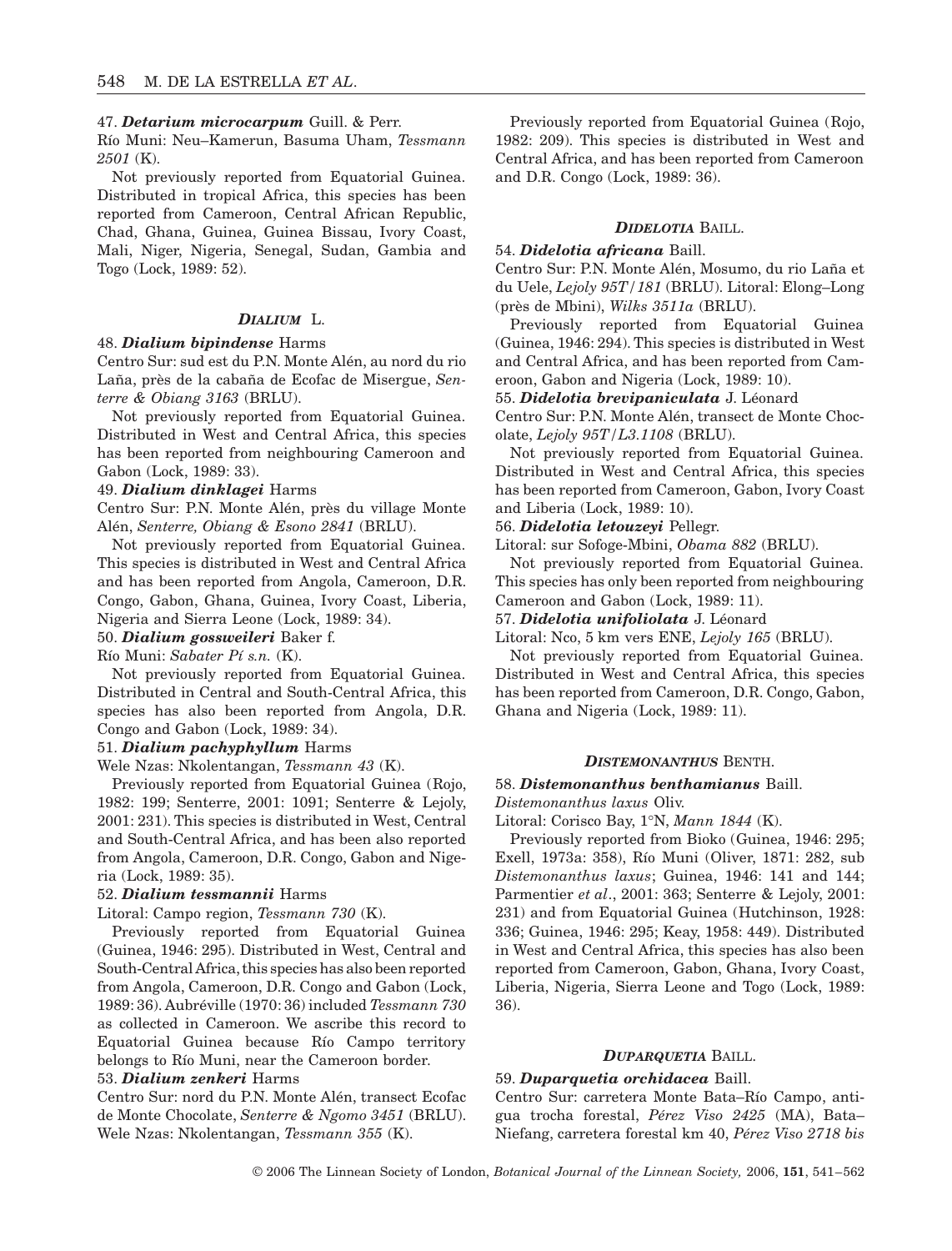(MA). Litoral: Bata–Ayamiken, estrada km 18–19, *Carvalho 4804* (MA, WAG); près de la frontiere gabonaise, chantier forestier à l'est de Cogo, *McPherson 14028* (WAG). Wele Nzas: Alum, Mikomeseng–Nkue, *Pérez Viso 3044* (MA).

Not previously reported from Equatorial Guinea. Distributed in West, Central and South-Central Africa, this species has been reported from Angola, Cameroon, D.R. Congo, Gabon, Ghana, Ivory Coast, Liberia and Nigeria (Lock, 1989: 36).

## *ERYTHROPHLEUM* AFZEL. EX R. BR.

#### 60. *Erythrophleum ivorense* A. Chev.

Centro Sur: Evinayong, *Guinea 68*, *70*, *210* (MA). Wele Nzas: Nkolentagan, *Tessmann 217a* (K). Río Muni: *Tessmann 1095* (K).

Previously reported from Río Muni (Senterre, 2001: 1093) and Equatorial Guinea (Keay, 1958: 484). Distributed in West and Central Africa, this species has also been reported from Cameroon, Gabon, Ghana, Guinea Bissau, Ivory Coast, Liberia, Nigeria and Sierra Leone (Lock, 1989: 24).

61. *Erythrophleum suaveolens* (Guill. & Perr.) Brenan

*Erythrophleum guineense* G. Don

Kie Ntem: Adyap, *Guinea 837–191* (MA). Litoral: Bata–Pembe, km 133, margens do rio Otong Eyang, *Carvalho 4851* (MA, WAG).

Previously reported from Bioko (Exell, 1973a: 358, sub *Erythrophleum guineense*; Guinea, 1946: 291, sub *E. guineense*), from Río Muni (Guinea, 1946: 141, 144, sub *E. guineense*) and from Equatorial Guinea (Guinea, 1946: 291, sub *E. guineense*). This Palaeotropical species has also been reported from Cameroon, Central African Republic, Chad, D.R. Congo, Ghana, Guinea, Guinea Bissau, Ivory Coast, Kenya, Malawi, Mali, Mozambique, Nigeria, Senegal, Sierra Leone, Sudan, Tanzania, Gambia, Togo, Uganda, Zambia and Zimbabwe (Lock, 1989 : 24).

#### *EURYPETALUM* HARMS

#### 62. *Eurypetalum tessmannii* Harms

Litoral: Ndote Sud, *Lisowski M-570* (BRLU), Ndote Sud, environs de Etembue, *Lisowski M-1071* (BRLU).

Previously reported from Equatorial Guinea (Guinea, 1946: 293). This Central African species has been also reported from Gabon (Aubréville, 1968: 110).

#### *GILBERTIODENDRON* J. LÉONARD

(63). *Gilbertiodendron brachystegioides* (Harms) J. Léonard

*Macrolobium brachystegioides* Harms

Previously reported from Equatorial Guinea (Guinea, 1946: 294, sub *Macrolobium brachystegioides*). We have not found any herbarium material of *G. brachystegioides* from Equatorial Guinea in BM, BRLU, K, LISC, LISU, MA and WAG. This species is distributed in West and Central Africa and has been also reported from Cameroon and Gabon (Lock, 1989: 12). The distribution range of this species suggests it may occur in Equatorial Guinea.

64. *Gilbertiodendron demonstrans* (Baill.) J. Léonard

Litoral: RíoCampo, cerca de Bongoro, *Pérez Viso 2227* (MA).

Not previously reported from Equatorial Guinea. Distributed in West and Central Africa, this species has been reported from Cameroon, Gabon and Nigeria (Lock, 1989: 12).

65. *Gilbertiodendron dewevrei* (De Wild.) J. Léonard

*Macrolobium dewevrei* De Wild.

Litoral: Sendje pa Ogamnsok, *Lejoly 01/64* (BRLU); village Mayang, bord de la rivière du Mitong, *Lisowski M-812* (BRLU).

Previously reported from Equatorial Guinea (Guinea, 1946: 294, sub *Macrolobium dewevrei*). Distributed in West, Central and South-Central Africa, this species has also been reported from Angola, Cameroon, Central African Republic, Congo, D.R. Congo, Gabon and Nigeria (Lock, 1989: 12).

66. *Gilbertiodendron klainei* (Pierre ex Pellegr.) J. Léonard

Litoral: Bicubini, *Wilks 3565* (BRLU).

Not previously reported from Equatorial Guinea. This West and Central Africa species has been reported from neighbouring Cameroon and Gabon (Lock, 1989: 12).

67. *Gilbertiodendron ogoouense* (Pellegr.) J. Léonard

Centro Sur: Handje Engong, *Lejoly & Elad 98/209* (BRLU). Litoral: Sofoge (Ndote), *Wilks 3582* (BRLU).

Not previously reported from Equatorial Guinea. Distributed in West, Central and South-Central Africa, this species has been reported from Angola, Cameroon, Congo, D.R. Congo and Gabon (Lock, 1989: 13).

68. *Gilbertiodendron stipulaceum* (Benth.) J. Léonard

*Berlinia stipulacea* Benth.

Río Muni: Lat. 1°N, *Mann 1827* (K).

Previously reported from Río Muni (Guinea, 1946: 294, sub *Berlinia stipulacea*) and from Equatorial Guinea (Oliver, 1871: 296, sub *Berlinia stipulacea*). This species is distributed in Central Africa and has been also reported from D.R. Congo and Gabon (Lock, 1989: 13).

(69). *Gilbertiodendron straussianum* (Harms) J. Léonard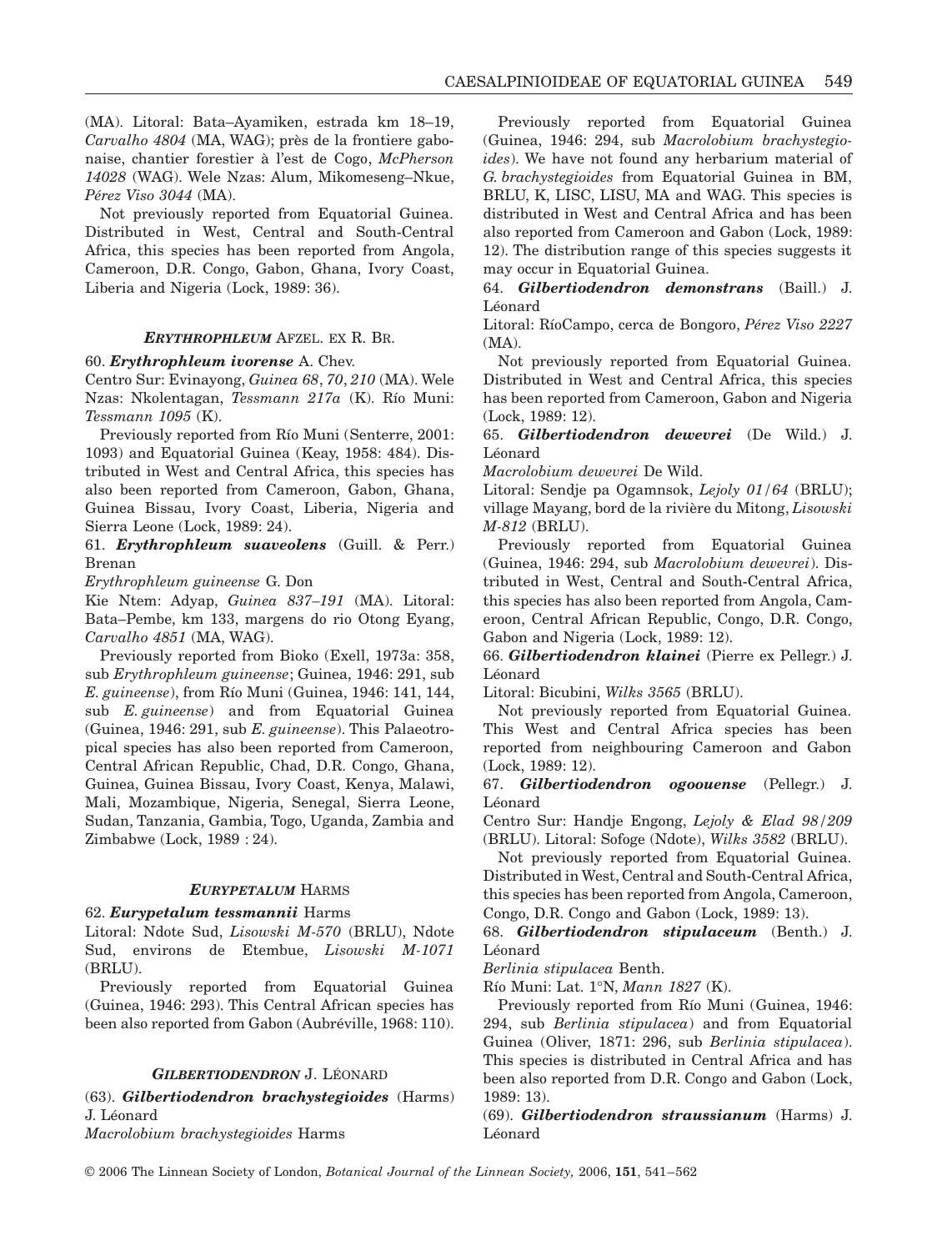## *Macrolobium straussianum* Harms

Previously reported from Equatorial Guinea (Guinea, 1946: 294, sub *Macrolobium straussianum*). We have not found any herbarium material of *G. straussianum* from Equatorial Guinea in BM, BRLU, K, LISC, LISU, MA and WAG. Record based on *Tessmann B 32*, possibly destroyed in B. We have studied an illustration deposited in BM.

## *GILLETIODENDRON* VERMOESEN

## (70). *Gilletiodendron escherichii* (Harms) J. Léonard

*Macrolobium escherichii* Harms

Previously reported from Río Muni (Harms, 1915: 458, sub *Macrolobium escherichii*). We have not found any herbarium material of *G. escherichii* from Equatorial Guinea in BM, BRLU, K, LISC, LISU, MA & WAG. According to Léonard (1951: 408), record supported only by *Escherich 3003*, possibly destroyed in B. We have studied an illustration deposited in BM.

(71). *Gilletiodendron pierreanum* (Harms) J. Léonard

Previously reported from Río Muni without any precise voucher (Senterre, 2001: 1091). We have not found any herbarium material of *G. pierreanum* from Equatorial Guinea in BM, BRLU, K, LISC, LISU, MA and WAG. This species from West and Central Africa has been reported from neighbouring Cameroon and Gabon (Lock, 1989: 53). The distribution range of this species suggests it may occur in Equatorial Guinea.

## *GRIFFONIA* BAILL.

#### 72. *Griffonia physocarpa* Baill.

#### *Bandeiraea tenuiflora* Benth.

Centro Sur: Bata–Niefang–Mogom, km 6, *Carvalho 5670* (MA). Litoral: Bata–Pembe, km 25–26, *Carvalho 4831* (MA, WAG), Bata–Niefang, km 35, Adjape, *Carvalho 5691* (MA).

Previously reported from Bioko (Oliver, 1871: 285, sub *Bandeiraea tenuiflora*; Hutchinson, 1928: 328, sub *B. tenuiflora*; Guinea, 1946: 295; Keay, 1958: 446; Exell, 1973a: 358) and from Río Muni (Guinea, 1946: 149). Distributed in West and Central Africa, this species has also been reported from Cameroon, D.R. Congo, Gabon and Nigeria (Lock, 1989: 43).

73. *Griffonia tessmannii* (De Wild.) Compère

Centro Sur: SO du P.N. Monte Alén, sur le transect Ecofac de Mosumo, *Senterre & Ngomo 176* (BRLU).

Previously reported from Equatorial Guinea (Guinea, 1946: 295; Aubréville, 1968: 22). Distributed in Central Africa, this species has also been reported from D.R. Congo and Gabon (Lock, 1989 : 44).

### *GUIBOURTIA* BENN.

## 74. *Guibourtia demeusei* (Harms) J. Léonard *Copaifera demeusei* Harms

Litoral: Monte Bata, 1 km du N de la route Bata– Niefang route au niveau de Santa Marta, *Senterre & Obiang 4306* (BRLU).

Previously reported from Río Muni (Guinea, 1946: 144, sub *Copaifera demeusei*). Distributed in West and Cenjtral Africa, this species has also been reported from Cameroon, Central African Republic, Congo, D.R. Congo and Gabon (Lock, 1989: 53).

75. *Guibourtia ehie* (A. Chev.) J. Léonard

Litoral: Bata–Pembe, km 26–27, en margens de río Ué, *Carvalho 5183* (MA).

Not previously reported from Equatorial Guinea. This species is distributed in West and Central Africa, and has been reported from Cameroon, Gabon, Ghana, Ivory Coast, Liberia and Nigeria (Lock, 1989: 54).

76. *Guibourtia tessmannii* (Harms) J. Léonard *Copaifera tessmannii* Harms

Centro Sur: Monte Alén, *Ngomo 955* (BRLU); P.N. Monte Alén, près de la cabaña Ecofac de Esamalan, *Senterre, Obiang & Ngomo 2122* (BRLU).

Previously reported from Equatorial Guinea (Guinea, 1946: 293, sub *Copaifera tessmannii*; Keay, 1958: 466). This West and Central African species has also been reported from neighbouring Cameroon and Gabon (Lock, 1989: 54).

## *HYLODENDRON* TAUB.

#### 77. *Hylodendron gabunense* Taub.

Centro Sur: P.N. Monte Alén, *Ngomo 257* (BRLU).

Previously reported from Río Muni (Guinea, 1946: 141 and 154; Senterre, 2001: 1091) and from Equatorial Guinea (Guinea, 1946: 294). Distributed in West and Central Africa, this species has also been reported from Cameroon, D.R. Congo, Gabon and Nigeria (Lock, 1989: 54).

## *HYMENOSTEGIA* (BENTH.) HARMS

#### 78. *Hymenostegia afzelii* (Oliv.) Harms

#### *Hymenostegia dinklagei* Harms

Bioko Norte: Malabo–Punta Hermosa, km 14–15, *Carvalho 4338* (MA). Litoral: Bata–zona de Bomodi, *Carvalho 5473* (MA, WAG).

Previously reported from Río Muni (Guinea, 1946: 292, sub *Hymenostegia dinklagei*). This species is distributed in West and Central Africa, and has been reported from Cameroon, Ghana, Guinea, Ivory Coast, Liberia, Nigeria, Sierra Leone and Togo (Lock, 1989: 55).

79. *Hymenostegia felicis* (A. Chev.) J. Léonard Centro Sur: P.N. Monte Alén, transect de Nkumenkie, *Lejoly 95T/L4.44* (BRLU); SE du P.N. Monte Alén,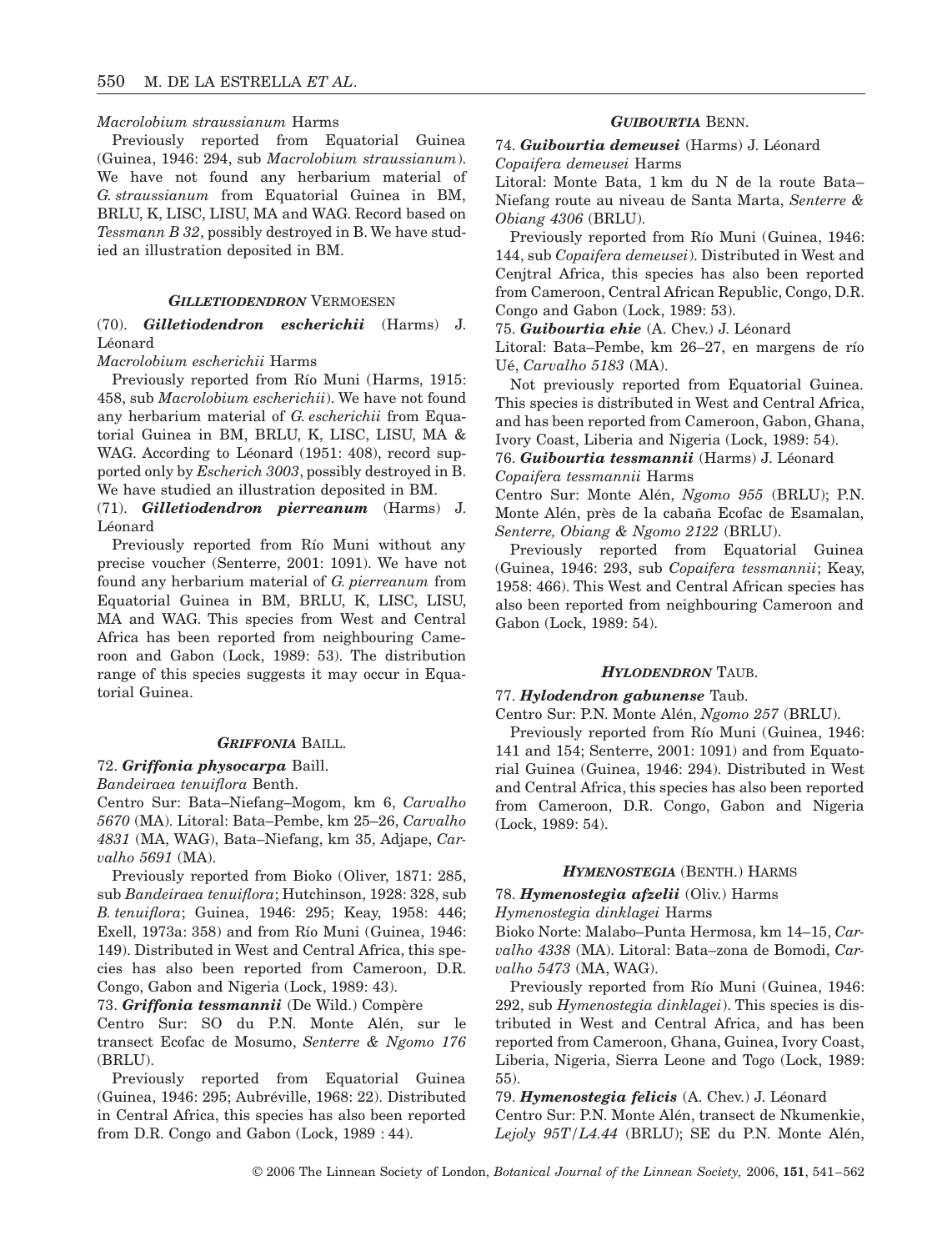près du transect Ecofac de Nkumekie, *Senterre & Obiang 3579* (BRLU).

Not previously reported from Equatorial Guinea. This species has also been reported from neighbouring Cameroon (Lock, 1989: 55).

## 80. *Hymenostegia floribunda* (Benth.) Harms

*Cynometra floribunda* Benth.

Centro Sur: transect de Nkumekie, *Desmet, R. Nguema & N. Nguema 118* (BRLU). Monts de Cristal, 15 km NE d'Okuamkas, *Wilks 1820* (WAG). Río Muni: Lat. 1°N, *Mann 1719* (K).

Previously reported from Río Muni (Oliver, 1871: 318, sub *Cynometra floribunda*; Guinea, 1946: 292; Léonard, 1951: 441). This Central African species has also been reported from D.R. Congo and Gabon (Lock, 1989: 55).

#### 81. *Hymenostegia normandii* Pellegr.

Centro Sur: transect Monte Alén, *Desmet, R. Nguema & N. Nguema 207* (BRLU); Mbini, P.N. Monte Alén, *Lejoly 93/380* (BRLU), P.N. Monte Alén, *Lejoly 95T/ L2.75* (BRLU).

Not previously reported from Equatorial Guinea. This Central African species has been reported from neighbouring Gabon (Lock, 1989: 56).

82. *Hymenostegia pellegrinii* (A. Chev.) J. Léonard Centro Sur: inselberg de Akoak Ebanga, village de Ngong Mocomo, à 10 km de Nsork, *Parmentier & Esono 3523* (BRLU).

Not previously reported from Equatorial Guinea. Distributed in Central Africa, this species has been reported from neighbouring Gabon (Lock, 1989: 56).

#### *ISOMACROLOBIUM* AUBRÉV. & PELLEGR.

83. *Isomacrolobium conchyliophorum* (Pellegr.) Aubrév. & Pellegr.

Litoral: Bata–Bome, *Carvalho 6046* (MA).

Not previously reported from Equatorial Guinea. This Central African species has been also reported from Gabon (Aubréville, 1968: 190).

## (84). *Isomacrolobium graciliflorum* (Harms) Aubrév. & Pellegr.

#### *Macrolobium graciliflorum* Harms

This species has been reported previously from Equatorial Guinea (Guinea, 1946: 294, sub *Macrolobium graciliflorum*; Aubréville, 1970: 181). We have not found any herbarium material of *I. graciliflorum* from Equatorial Guinea in BM, BRLU, K, LISC, LISU, MA and WAG. The type specimen of this name is *Tessmann B. 57*, from Equatorial Guinea. This species is distributed in West and Central Africa, and has also been reported from Cameroon and D.R. Congo (Lock, 1989: 2). 85. *Isomacrolobium isopetalum* (Harms) Aubrév. & Pellegr.

Wele Nzas: Ebo–Ngoo Nsomo, Añisok–Mongola– Niefang, *Pérez Viso 3197* (MA).

Not previously reported from Equatorial Guinea. This West and Central African species has been reported from neighbouring Cameroon and Gabon (Aubréville, 1970: 184).

## *JULBERNARDIA* PELLEGR.

#### 86. *Julbernardia letouzeyi* Villiers

Centro Sur: Bicurga, *Lejoly 99/503* (BRLU); inselberg de Bicurga, *Parmentier 1674* (BRLU); inselberg de Akoak Ebonga, 1 h du village de Ngong Mocomo, *Parmentier & Esono 3499* (BRLU).

Not previously reported from Equatorial Guinea. This West and Central African species has been reported from neighbouring Cameroon (Lock, 1989: 15).

#### 87. *Julbernardia pellegriniana* Troupin

Litoral: Río Campo region, 5 km west of Anguma, chantier forestière ABM, *Issembe 16* (WAG).

Not previously reported from Equatorial Guinea. Distributed in West and Central Africa, this species has been reported from Cameroon, D.R. Congo and Gabon (Lock, 1989: 15).

## 88. *Julbernardia seretii* (De Wild.) Troupin

Centro Sur: Monte Alén, Moka, *Wilks 3525* (WAG). Wele Nzas: inselberg de Piedra Nzas, 9 km from Aconibe, *Parmentier & Nguema 19* (BRLU).

Not previously reported from Equatorial Guinea. This species is distributed in West and Central Africa, and has been reported from Angola, Cameroon, D.R. Congo, Gabon and Nigeria (Lock, 1989: 16).

#### *LEONARDOXA* AUBRÉV.

## 89. *Leonardoxa africana* ssp. *gracilicaulis* Mckey *Schotia africana* (Baill.) Keay

*Schotia humboldtioides* Oliv.

Centro Sur: P.N. Monte Alén, senda hacia lago Atok, *Pérez Viso 1311* (MA). Litoral: Corisco, playa al SW de la isla, *Pérez Viso 1983* (MA). Wele Nzas: Nkolentagan, *Tessmann 284* (K).

Previously reported from Río Muni (Guinea, 1946: 144, sub *Schotia humboldtioides*; Mckey, 2000: 103) and from Equatorial Guinea [Guinea, 1946: 293, sub *S. humboldtioides*; Keay (1958: 459) reported *S. africana* without any precise voucher. Mckey (2000: 100) recorded the subspecies '*africana*' on the Cameroon coast near Río Muni border]. This West and Central African taxa has also been reported from Cameroon, Congo and Gabon (Mckey, 2000: 103).

## *LIBREVILLEA* HOYLE

## 90. *Librevillea klainei* (Pierre ex Harms) Hoyle

*Brachystegia klainei* Pierre ex Harms Litoral: Bata–Mbini, estrada km 24 en el poblado de Anguok, en dirección a la antigua explotación forestal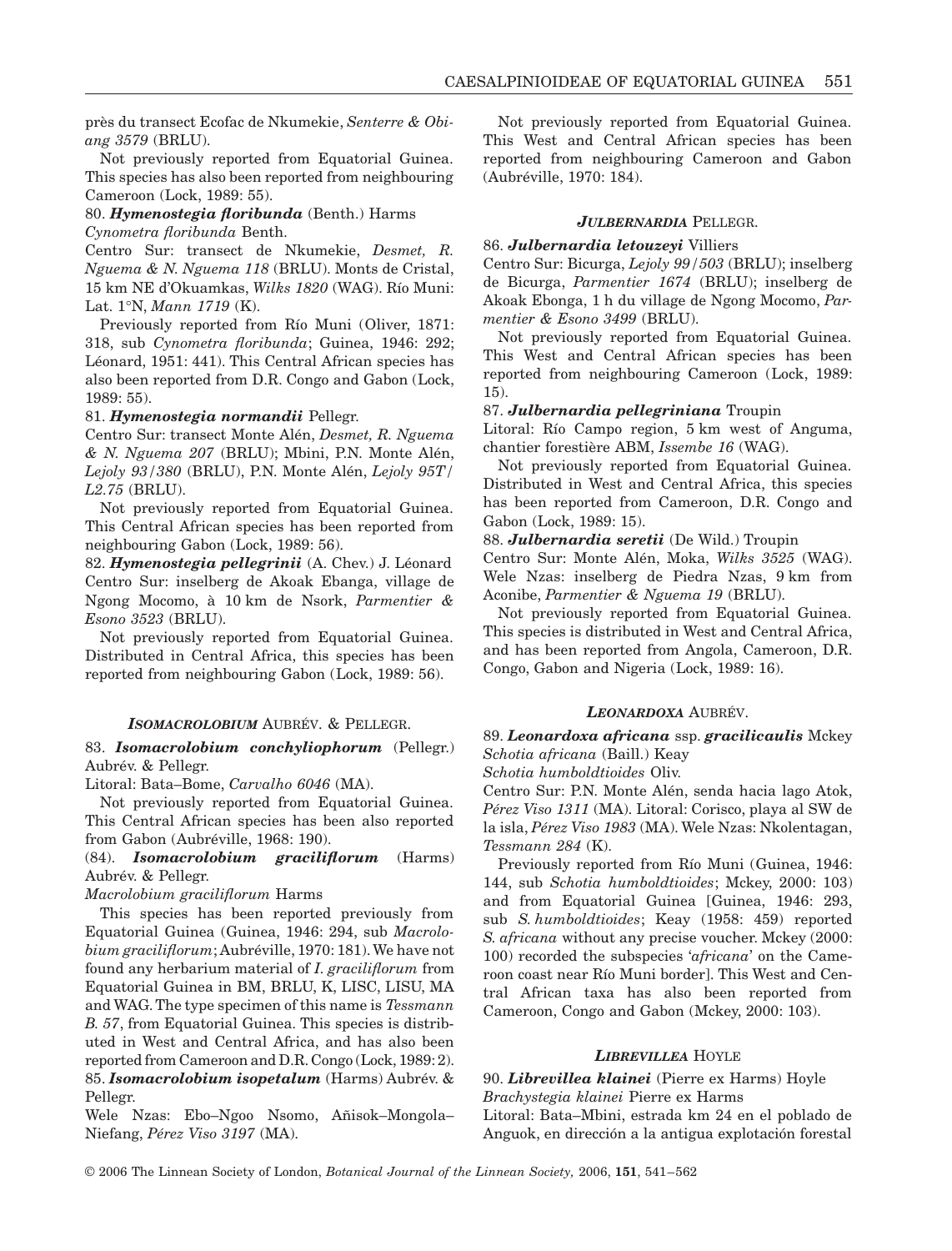de Exfosa, *Carvalho 6366* (MA); distrito de Mbini, de 5 a 7 km al W del patio Sofoge, *Nguema & Obiang 11* (WAG), *12* (WAG); Etembue, espigón (réserve de Ndote), *Obama & Lejoly 606* (MA).

Previously reported from Equatorial Guinea (Guinea, 1946: 294, sub *Brachystegia klainei*). Distributed in West, Central and South-Central Africa, this species has also been reported from Angola, Cameroon and Gabon (Lock, 1989: 57).

#### *NEOCHEVALIERODENDRON* J. LÉONARD

## 91. *Neochevalierodendron stephanii* (A. Chev.) J. Léonard

Litoral: Bata–Bome, entre río Boara, km 10 de estrada madeireira con Mbini, *Carvalho 4869* (MA, WAG).

Not previously reported from Equatorial Guinea. This Central African species has been reported from Gabon (Lock, 1989: 57).

#### *ODDONIODENDRON* DE WILD.

## (92). *Oddoniodendron micranthum* (Harms) Baker f.

Centro Sur: Monte Alén, *Senterre & Ngomo 3545* (BRLU: not seen).

Previously reported from Río Muni (Ngok Banak & Breteler, 2004: 248). This Central African species has been also reported from Cameroon and Gabon (Ngok Banak & Breteler, 2004: 247–248).

#### *PACHYELASMA* HARMS

#### (93). *Pachyelasma tessmannii* (Harms) Harms

Previously reported from Equatorial Guinea (Guinea, 1946: 295; Keay, 1958: 484). We have not found any herbarium material of *P. tessmannii* from Equatorial Guinea in BM, BRLU, K, LISC, LISU, MA and WAG. According to Aubréville (1970: 322) the type specimen of this species is *Tessmann 819*, from Equatorial Guinea. This West and Central Africa species has also been reported from Cameroon, D.R. Congo, Gabon and Nigeria (Lock, 1989: 25).

#### *PELLEGRINIODENDRON* J. LÉONARD

## 94. *Pellegriniodendron diphyllum* (Harms) J. Léonard

Centro Sur: P.N. Monte Alén, Mosumo, confluence du rio Laña et Uele, *Lejoly 95/178* (BRLU); P.N. Monte Alén, cataratas río Laña, Mosumo, *Pérez Viso 1612* (MA). Litoral: Bata–Bicomo, sobre el río Ecucu, *Carvalho 4985* (MA, WAG); Ndote Sud, près du village de Etembue, *Lisowski M-519* (BRLU); 2 km north-east of Elendé, Cocoloondo riverside, *Wieringa & Haegens 2265* (WAG).

Not previously reported from Equatorial Guinea. Distributed in West and Central Africa, this species has been reported from Cameroon, Gabon, Ghana and Ivory Coast (Lock, 1989: 19).

#### *PELTOPHORUM* (VOGEL) WALP.

95. (\*)*Peltophorum pterocarpum* (DC.) K. Heyne *Peltophorum ferrugineum* (Decne.) Benth.

Bioko Norte: Malabo–Luba, km 11, *Carvalho 2041* (MA); Malabo–Cupapa, km 10–11, *Carvalho 3409* (BM, MA); cerca de Sampaca, finca Magdalena Mora, *Carvalho, Fernández Casas 10445, Regueiro & Tellería* (BM, LISC, MA, WAG).

Previously reported from Bioko (Guinea, 1946: 296, sub *Peltophorum ferrugineum*; Exell, 1973a: 359). Originally from Asia this spcecies has been introduced in several African countries, reported from Burundi, D.R. Congo, Ghana, Guinea, Kenya, Liberia, Mozambique, Nigeria, Sierra Leone, South Africa, Sudan, Tanzania, Gambia, Togo and Uganda (Lock, 1989: 26).

## *PILIOSTIGMA* HOCHST.

## (96). *Piliostigma reticulatum* (DC.) Hochst. *Bauhinia reticulata* DC.

Previously reported from Bioko (Guinea, 1946: 295, sub *Bauhinia reticulata*; Exell, 1973a: 359) and from Equatorial Guinea (Guinea, 1946: 295, sub *B. reticulata*). We have not found any herbarium material of *P. reticulatum* from Equatorial Guinea in BM, BRLU, K, LISC, LISU, MA and WAG. This tropical Africa species has been reported from Burkina Faso, Cameroon, Central African Republic, Chad, Ethiopia, Ghana, Ivory Coast, Mali, Niger, Nigeria, Senegal and Sudan (Lock, 1989: 46). The distribution range of this species suggests it may occur in Equatorial Guinea.

## 97. *Piliostigma thonningii* (Schumach.) Milne-Redh.

Bioko Norte: servicio agronómico de Malabo, *Guinea 10* (MA), *8–10* (MA).

Not previously reported from Equatorial Guinea. This Palaeotropical species has been reported from many African countries, including Angola, Benin, Botswana, Burkina Faso, Cameroon, Chad, D.R. Congo, Ethiopia, Gabon, Ghana, Guinea, Guinea Bissau, Ivory Coast, Kenya, Malawi, Mali, Mozambique, Namibia, Niger, Nigeria, Senegal, Sierra Leone, South Africa, Sudan, Tanzania, The Gambia, Togo, Uganda, Zambia and Zimbabwe (Lock, 1989: 44).

### *PLAGIOSIPHON* HARMS

98. *Plagiosiphon emarginatus* (Hutch. & Dalziel) J. Léonard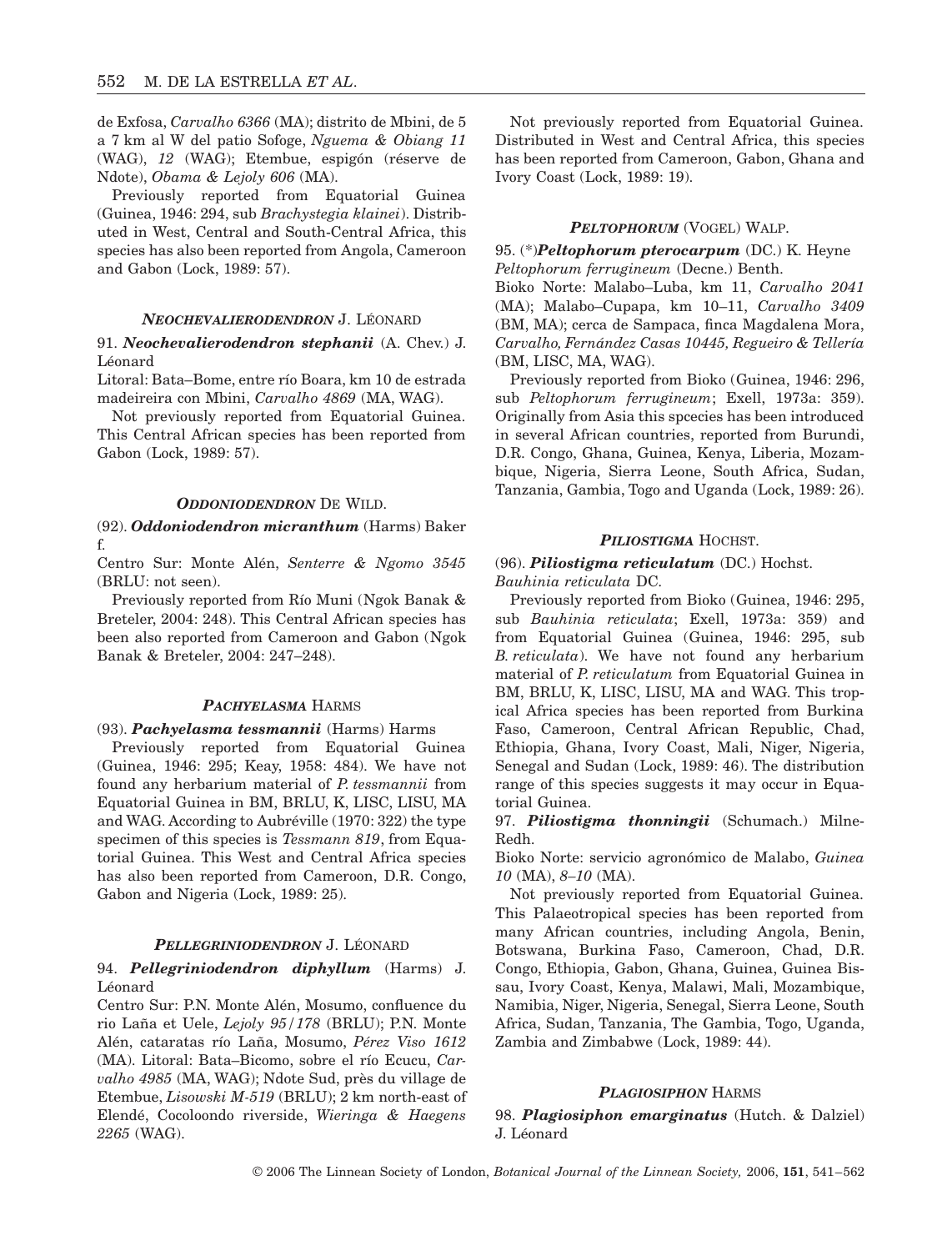Litoral: Bata–Bicomo, margens del río Ecucu, *Carvalho 5208* (MA), *Carvalho 5457* (MA), Bata-Sendje, antigua explotación forestal de Exfosa, *Carvalho 6094* (MA).

Not previously reported from Equatorial Guinea. This species is distributed in West and Central Africa, and has been reported from Cameroon, Gabon, Ivory Coast, Liberia and Sierra Leone (Lock, 1989: 58).

99. *Plagiosiphon gabonensis* (A. Chev.) J. Léonard Centro Sur: SO du P.N. Monte Alén, 2 km du site de traversé du rio Uele, *Senterre & Nguema 3031* (BRLU); P.N. Monte Alén, entre le transect dit Monte Alén et la cabaña Bang, *Senterre & Obiang 2560* (BRLU).

Not previously reported from Equatorial Guinea. This West and Central African species has been reported from neighbouring Cameroon and Gabon (Lock, 1989: 58).

100. *Plagiosiphon longitubus* (Harms) J. Léonard Centro Sur: Monts du Cristal, 10 km NE d'Okuamkas, *Wilks 1802* (WAG).

Not previously reported from Equatorial Guinea. This West and Central African species has also been reported from Cameroon (Lock, 1989: 58).

101. *Plagiosiphon multijugus* (Harms) J. Léonard Centro Sur: P.N. Monte Alén, confluence Laña et Uele, *Lejoly 95/179* (BRLU).

Not previously reported from Equatorial Guinea. Distributed in West and Central Africa, this species has been reported from neighbouring Cameroon and Gabon (Lock, 1989: 58).

### *PRIORIA* GRISEB.

102. *Prioria buchholzii* (Harms) Breteler Wele Nzas: Nkoletangan, *Tessmann 105* (K).

Previously reported from Río Muni (Breteler, 1999: 26–28). Distributed in West, Central and South-Central Africa, this species has also been reported from Angola, Cameroon, Congo and Gabon (Breteler, 1999: 26–28).

103. *Prioria joveri* (Normand ex Aubrév.) Breteler *Gossweilerodendron joveri* Normand ex Aubrév. Centro Sur: P.N. Monte Alén, transect de Monte Chocolate, *Lejoly 95/170bis* (BRLU); Monte Alén, *Lisowski M-347* (BRLU); SO du P.N. Monte Alén, transect Ecofac de Mosumo, *Senterre & Ngomo 911* (BRLU).

Previously reported from Río Muni (Aubréville, 1968: 150, sub *Gossweilerodendron joveri*; Breteler, 1999: 32–33; Senterre *et al*., 2004: 503, sub *G. joveri*). Distributed in Central Africa, this species has also been reported from Cameroon and Gabon (Breteler, 1999: 32–33).

104. *Prioria mannii* (Baill.) Breteler *Eriander engleri* H.Winkler *Oxystigma mannii* (Baill.) Harms

Litoral: Kongui river, *Mann 1822* (K).

Previously reported from Río Muni (Guinea, 1946: 148, 156, sub *Eriander engleri*, 154, sub *Oxystigma mannii*; (Breteler, 1999: 35) and from Equatorial Guinea (Hutchinson, 1928: 336, sub *O. mannii*; Keay, 1958: 466, sub *O. mannii*; Guinea, 1946: 293, sub *O. mannii*). Distributed in West and Central Africa, this species has also been reported from Cameroon, Gabon and Nigeria (Breteler, 1999: 34–35).

## *SCORODOPHLOEUS* HARMS

## 105. *Scorodophloeus zenkeri* Harms

Centro Sur: P.N. Monte Alén, transect de Monte Chocolate, *Lejoly 95/173T19* (BRLU). Río Muni: Eman– Ngos, *Obama 814* (BRLU).

Previously reported from Bioko (Guinea, 1946: 292; Exell, 1973a: 360) and from Río Muni (Guinea, 1946: 142, 144, 292). This West, Central and South-Central African species has also been reported from Angola, Cameroon, D.R. Congo and Gabon (Lock, 1989: 59).

## *SENNA* MILL.

106. (\*)*Senna alata* (L.) Roxb.

*Cassia alata* L.

Bioko Norte: Malabo, *Guinea 128* (MA), servicio agronómico de Malabo, *Guinea 124* (MA), *126* (MA). Kie Ntem: Engokua, Ebebiyin, *Pérez Viso 4350* (MA).

Previously reported from Bioko (Guinea, 1946: 295, sub *Cassia alata*; Exell, 1973a: 356, sub *C. alata*) and from Equatorial Guinea (Guinea, 1946: 295, sub *C. alata*). Originally from America this species has been introduced throughout the tropics. It has been also reported from Burundi, Cameroon, Chad, D.R. Congo, Gabon, Ghana, Guinea, Ivory Coast, Kenya, Liberia, Malawi, Mali, Nigeria, Senegal, Sierra Leone and Tanzania (Lock, 1989: 36).

107. (\*)*Senna hirsuta* (L.) H.S. Irwin & Barneby

Centro Sur: Niefang, Bindeng, *Pérez Viso 2367* (MA), Bindung, km 17 de la carretera de Niefang, *Pérez Viso 3790* (MA). Litoral: Bata–Niefang km 61, zona de Abang, *Carvalho 5705* (MA, WAG).

Not previously reported from Equatorial Guinea. Originally from America, this species has been introduced throughout the tropics. It has also been reported from Burundi, Cameroon, Central African Republic, D.R. Congo, Gabon, Chana, Guinea, Ivory Coast, Kenya, Liberia, Malawi, Mali, Nigeria, South Africa, Tanzania, Togo, Uganda and Zimbabwe (Lock, 1989: 37).

108. (\*)*Senna obtusifolia* (L.) H.S. Irwin & Barneby *Cassia obtusifolia* L.

Annobón: path between St. Juan Cappelle and San Pedro, *Wrigley 230A* (BM, MA). Bioko: Punta Fernanda, *Lope del Val* s*.n.* (MA-710953). Bioko Norte: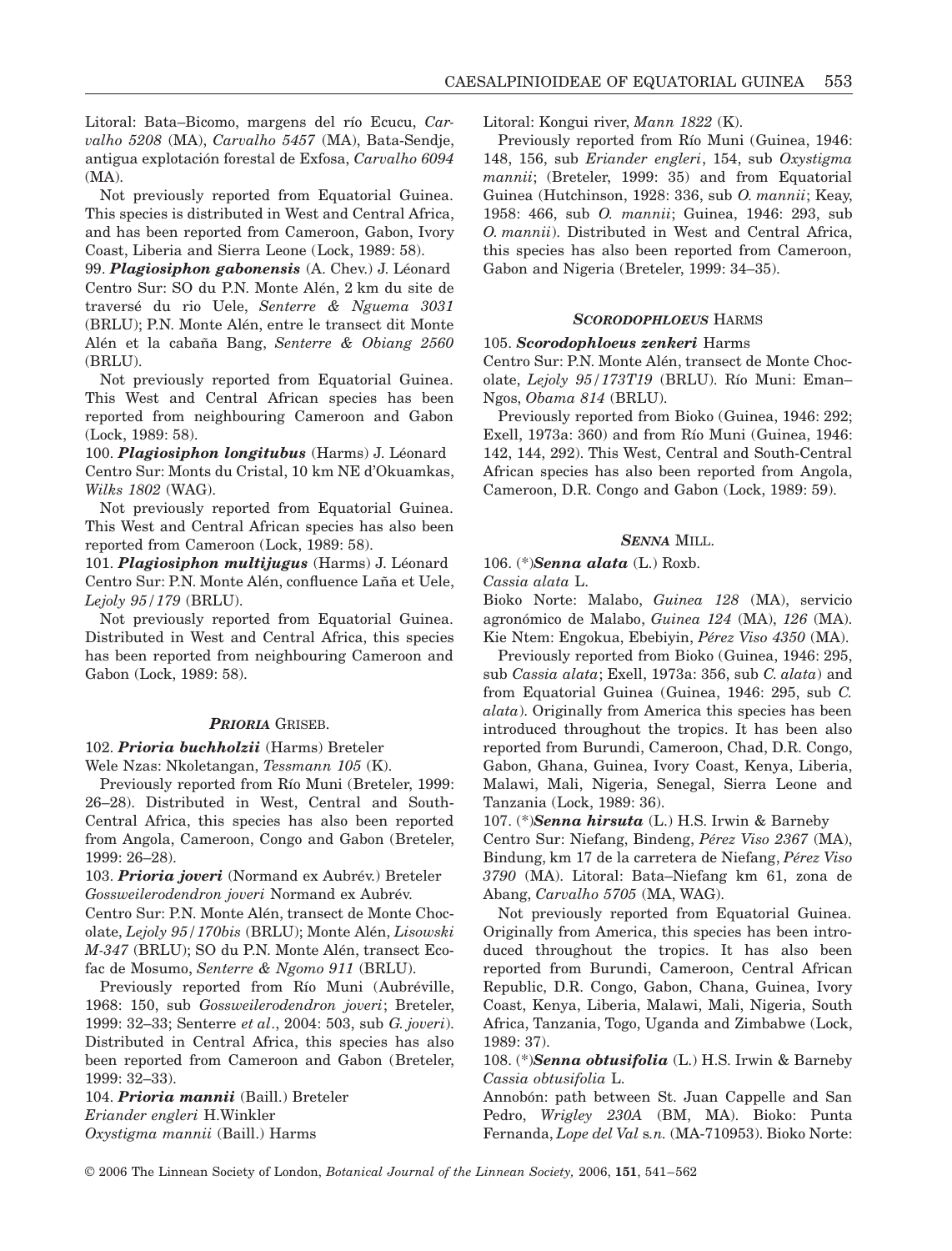Malabo, *Guinea 56* (MA), servicio agronómico de Malabo, *Guinea 67*, *65*, *68b*, *70b* (MA). Centro Sur: Niefang, Bindeng, alrededores de las instalaciones de Matroguisa, *Pérez Viso 2368* (MA). Litoral: Río Campo region, *Tessmann 694* (K). Wele Nzas: Nkoletangan, *Tessmann 324* (K).

Previously reported from Annobón (Exell, 1973a: 356, sub *Cassia obtusifolia*; Exell 1963: 99, sub *C. obtusifolia*) and from Bioko (Exell, 1973a: 356, sub *C. obtusifolia*). Originally from America, this species has been introduced throughout the tropical and subtropical regions of the world; it has also been reported from Angola, Benin, Burkina Faso, Burundi, Cameroon, Central African Republic, Chad, D.R. Congo, Ethiopia, Gabon, Ghana, Guinea, Guiena Bissau, Ivory Coast, Kenya, Liberia, Libya, Malawi, Mali, Mauritania, Mozambique, Namibia, Niger, Nigeria, São Tomé & Príncipe, Senegal, Sierra Leone, Somalia, South Africa, Sudan, Tanzania, Gambia, Togo, Uganda, Zambia and Zimbabwe (Lock, 1989: 38).

109. (\*)*Senna occidentalis* (L.) Link

*Cassia occidentalis* L.

Annobón: path between St. Juan Cappelle and San Pedro, *Wrigley 230* (K, MA). Bioko Norte: Malabo– Baney, estrada km 5–6, *Carvalho 4335* (MA), Malabo-Bahía Venus, *Carvalho 434*3 (MA); carretera al pico Basilé, *Fernández Casas 11993* (MA); Sampaca, *Lope del Val* s*.n.* (MA-696927, MA-389591, MA-712057). Bioko Sur: Riaba–Luba–Malabo, cruzamento para Moka, *Carvalho 2669* (MA). Litoral: Bata, Asonga, *Castelo, Cabeza & Juste* s*.n.* (MA-319751), Bata-Movo, Miboman, km 27 *Castelo, Cabeza & Juste s.n.* (MA-319728). Wele Nzas: Akok, carretera Acurenam-Aconibe, *Pérez Viso 2041* (MA), *2401* (MA); Nkoletangan, *Tessmann 187* (K).

Previously reported from Annobón (Exell, 1973a: 357, sub *Cassia occidentalis*), Bioko (Guinea, 1946: 128 h, 295, sub *C. occidentalis*; Keay, 1958: 455, sub *C. occidentalis*; Exell, 1973a: 357, sub *C. occidentalis*) and from Equatorial Guinea (Guinea, 1946: 295, sub *C. occidentalis*). Originally from America this species has been introduced throughout the tropical and subtropical regions of the world. It has been also reported from Angola, Burundi, Cameroon, Central African Republic, Chad, Djibouti, D.R. Congo, Ethiopia, Gabon, Ghana, Guinea, Ivory Coast, Kenya, Liberia, Libya, Mali, Mozambique, Namibia, Niger, Nigeria, Rwanda, Senegal, Sierra Leone, South Africa, Sudan, Swaziland, Tanzania, Togo, Uganda and Zambia (Lock, 1989: 38).

110. *Senna podocarpa* (Guill. & Perr.) Lock

## *Cassia podocarpa* Guill. & Perr.

Bioko: *Mann s.n.* (K), *Mann 638* (K).

Previously reported from Bioko (Oliver, 1871: 276, sub *Cassia podocarpa*; Mildbraed, 1922: 184, sub *C. podocarpa*; Hutchinson, 1928: 335, sub

*C. podocarpa*; Guinea, 1946: 295, sub *C. podocarpa*; Exell, 1944: 166, sub *C. podocarpa*; Keay, 1958: 452– 453, sub *C. podocarpa*; Exell, 1973a: 357, sub *C. podocarpa*). Distributed in West and Central Africa, this species has also been reported from Burkina Faso, Ghana, Guinea, Guinea Bissau, Ivory Coast, Liberia, Mali, Nigeria, Senegal, Sierra Leone, Gambia and Togo (Lock, 1989: 39).

111. (\*)*Senna septemtrionalis* (Viv) H.S. Irwin & Barneby

*Cassia laevigata* Willd.

Bioko: *Mann 1168* (K); *Vogel 200* (K).Wele Nzas: Bimvile, *Guinea 182* (MA), *184* (MA), *185–209* (MA); Acasakira, 3 km au sud de Nsork, *Obama & Lejoly 560* (BRLU).

Previously reported from Annobón (Exell, 1973a: 356, sub *Cassia laevigata*), Bioko (Oliver, 1871: 275, sub *C. laevigata*; Mildbraed, 1922: 184, sub *C. laevigata*; Hutchinson, 1928: 335, sub *C. laevigata*; Guinea, 1946: 295, sub *C. laevigata*; Keay, 1958: 453, sub *C. laevigata*; Exell, 1973a: 356, sub *C. laevigata*). Originally from America, this species has been introduced throughout the tropical regions of the world. In Africa this species has been reported from Burundi, Cameroon, D.R. Congo, Ethiopia, Ghana, Kenya, Malawi, Mozambique, Nigeria, Rwanda, Sierra Leone, South Africa, Swaziland, Tanzania, Uganda, Zambia and Zimbabwe (Lock, 1989: 39).

112. (\*)*Senna sophera* (L.) Roxb.

*Cassia sophera* L.

Bioko: *Mann 69* (K); *Vogel 211* (K).

Previously reported from Bioko (Oliver, 1871: 274, sub *Cassia sophera*; Mildbraed, 1922: 184, sub *C. sophera*; Hutchinson, 1928: 335, sub *C. sophera*; Guinea, 1946: 295, sub *C. sophera*; Cufodontis, 1955: 220, sub *C. sophera*; Keay, 1958: 455, sub *C. sophera*; Exell, 1973a: 357, sub *C. sophera*). Originally from America (Irwin & Barneby, 1982: 440– 443) this species has been introduced in many African countries, including Benin, D.R. Congo, Ethiopia, Ghana, Ivory Coast, Kenya, Liberia, Nigeria, Sierra Leone, Somalia, South Africa and Tanzania (Lock, 1989: 40).

113. (\*)*Senna spectabilis* (DC.) H.S. Irwin & Barneby

Bioko Sur: Luba–Veiga and Avendaño, en el límite entre Batete y Luba, *Fernández Casas 12032* (MA); entre Luba y Moka, cerca de Musola, *Carvalho, Fernández Casas 10446, Regueiro & Tellería* (MA).

Not previously reported from Equatorial Guinea. Originally from America, this species has been introduced throughout the tropics; it has also been reported from Angola, Burundi, Cameroon, Central African Republic, Chad, D.R. Congo, Kenya, Malawi, Nigeria, South Africa, Tanzania, Togo, Uganda, Zambia and Zimbabwe (Lock, 1989: 40).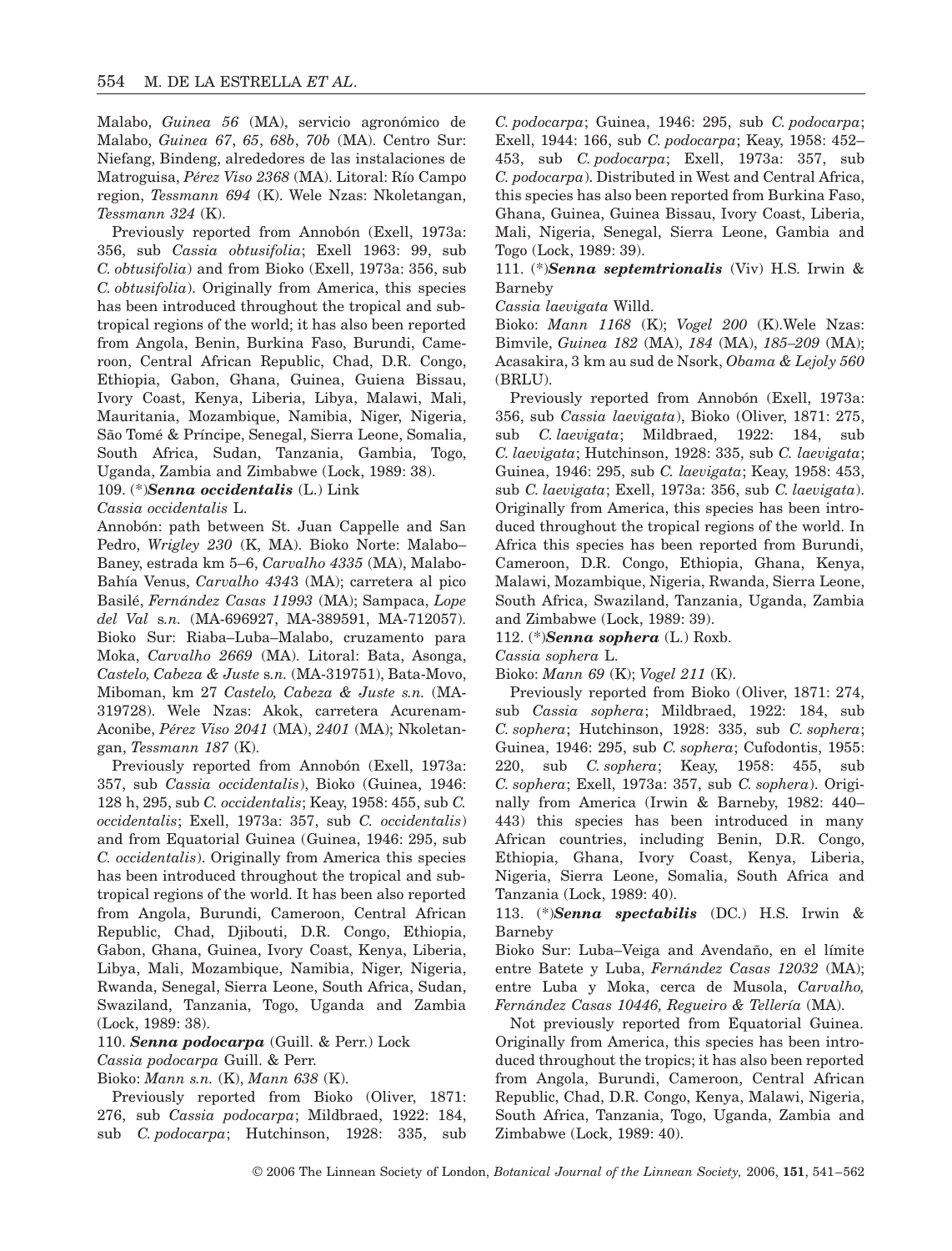## *SINDORA* MIQ.

## 114. *Sindora klaineana* Pierr. ex Pellegr.

Litoral: Bata–Bome, *Carvalho 5197* (MA, WAG).

Not previously reported from Equatorial Guinea. Distributed in Central Africa, this species has been reported from Gabon (Lock, 1989: 59).

## *SINDOROPSIS* J. LÉONARD

115. *Sindoropsis le-testui* (Pellegr.) J. Léonard Litoral: distrito de Mbini, de 5 a 7 km aprox. a W del patio Sofoge, *Nguema & Obiang 13* (WAG).

Previously reported from Río Muni (Senterre, 2001: 1091; Senterre & Lejoly, 2001: 231; Senterre *et al*., 2004: 503). This species distributed in Central Africa has been reported from Gabon (Lock, 1989: 59).

#### *STACHYOTHYRSUS* HARMS

#### 116. *Stachyothyrsus staudtii* Harms

Wele Nzas: P.N. Nsork, Obamicu, *Nguema, Esono & Lejoly 247* (BRLU); Nkoletangan, *Tessmann 270* (K).

Previously reported from Río Muni (Guinea, 1946: 144; Parmentier *et al*., 2001: 342; Senterre, 2001: 1091; Senterre & Lejoly, 2001: 231; Senterre *et al*., 2004: 503) and from Equatorial Guinea (Guinea, 1946: 295; Léonard & Voorhoeve, 1964: 422). Distributed in West and Central Africa, this species has also been reported from Cameroon, D.R. Congo and Gabon (Lock, 1989: 26).

#### *STEMONOCOLEUS* HARMS

#### 117. *Stemonocoleus micranthus* Harms

Bioko Norte: Malabo–Luba, km 21, praia de Abá, *Carvalho 2172* (K, MA).

Previously reported from Río Muni (Guinea, 1946: 144). Monospecific genus which is distributed in West and Central Africa, and has been reported from Cameroon, Central African Republic, Gabon, Ghana, Ivory Coast and Nigeria (Lock, 1989: 60).

#### *TAMARINDUS* L.

#### 118. *Tamarindus indica* L.

Annobón: Palé, alrededores de Faro, *Carvalho 3067* (BM, K, MA); near Ambo, *Wrigley 255* (K, MA). Bioko Norte: Malabo, *Guinea 1170* (MA).

Previously reported from Annobón (Exell, 1973a: 360; Fernández Casas, 1992: 60), Bioko (Guinea, 1946: 293; Exell, 1973a: 360) and from Río Muni (Mildbraed, 1922: 161; Exell, 1944: 168). Pantropical species, introduced throughout the tropics. In Africa it has been reported from Angola, Benin, Burkina Faso, Burundi, Cameroon, Cape Verde Islands, Central African Republic, Chad, Djibouti, D. R. Congo, Egypt, Ethiopia, Ghana, Guinea, Guinea Bissau, Ivory Coast,

Liberia, Libya, Malawi, Mali, Mozambique, Niger, Nigeria, Senegal, Sierra Leone, Somalia, South Africa, Sudan, Tanzania, Togo, Uganda, Zambia and Zimbabwe (Lock, 1989: 19).

#### *TESSMANNIA* HARMS

## 119. *Tessmannia africana* Harms

Wele Nzas: Nkoletangan, *Tessmann 377* (K).

Previously reported from Equatorial Guinea (Guinea, 1946: 293; Keay, 1958: 455). Distributed in West and Central Africa, this species has also been reported from Cameroon, Central African Republic, Congo, D.R. Congo and Gabon (Lock, 1989: 60).

#### 120. *Tessmannia anomala* (Micheli) Harms

Centro Sur: P.N. Monte Alén, *Lejoly 95T/L2.128* (BRLU).

Not previously reported from Equatorial Guinea. This West and Central African species has been reported from Cameroon, D.R. Congo and Gabon (Lock, 1989: 60).

## *TETRABERLINIA* (HARMS) HAUMAN

## 121. *Tetraberlinia bifoliolata* (Harms) Hauman *Julbernardia bifoliolata* (Harms) Troupin

Litoral: Bata–Bolondo, km 15, arredores de Macomo, *Carvalho 4750* (MA), Bata–Sendje, km 15, cerca de la población de Enigayong, *Carvalho 6316* (MA), Bata– Sendje, km 27, hacia la zona forestal de IBOGA, *Carvalho 6396* (MA); près de la frontière gabonaise, chantier forestier a l'est de Cogo, *McPherson 14014* (WAG); Nco, 20 km NE vers la riviére Mitong, *Nguema & Lejoly 152* (MA).

Previously reported from Río Muni (Wieringa, 1999: 265; Senterre *et al*., 2004: 503) and from Equatorial Guinea (Troupin, 1950: 320, sub *Julbernardia bifoliolata*). Distributed in Central and South-Central Africa, this species has also been reported from Angola, Cameroon, Congo and Gabon (Wieringa, 1999: 264–267).

## 122. *Tetraberlinia longiracemosa* (A. Chev.) Wieringa

Litoral: Bata–Sendje, km 22, *Carvalho 5714* (MA).

Not previously reported from Equatorial Guinea. This Central African species has been reported from Gabon (Wieringa, 1999: 276).

#### 123. *Tetraberlinia moreliana* Aubrév.

Litoral: Mayang, riviére du Mitong, *Lisowski M-849* (BRLU). Centro Sur: P.N. Monte Alén, 11 km à l'Est de la cabaña de Mosumo, *Senterre & Obiang 4106* (BRLU).

Not previously reported from Equatorial Guinea. This Central African species has been reported from Cameroon, Congo and Gabon (Wieringa, 1999: 281– 282).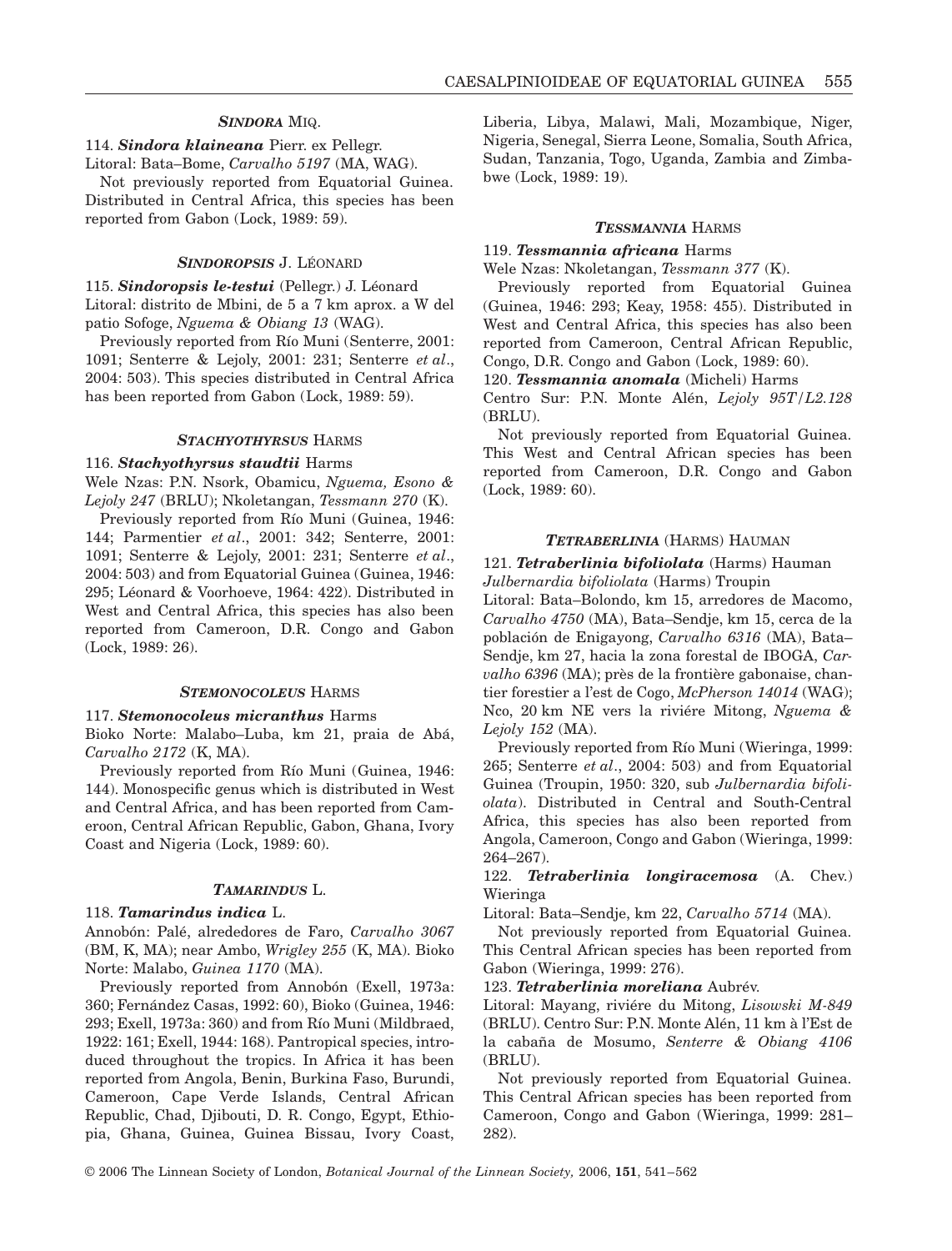## *ZENKERELLA* TAUB.

(124). *Zenkerella citrina* Taub. *Cynometra leptoclada* Harms *Cynometra pauciflora* (Harms) Harms *Zenkerella pauciflora* Harms

Previously reported from Bioko (Mildbraed, 1922: 184, sub *Cynometra leptoclada*; Hutchinson, 1928: 331, sub *C. leptoclada*; Guinea, 1946: 292, sub *C. leptoclada* and sub *C. pauciflora*; Keay, 1958: 458; Exell, 1973a: 361, sub *Zenkerella pauciflora*). We have not found any herbarium material of *Z. citrina* from Equatorial Guinea in BM, BRLU, K, LISC, LISU, MA and WAG. *Mildbraed 6346*, type of *C. leptoclada* and originally kept at B, was collected in Bioko, but unfortunately destroyed during World War II (Léonard, 1951: 412). This species is distributed in West and Central Africa and has been reported from Cameroon, Gabon and Nigeria (Lock, 1989: 61).

## DOUBTFUL RECORDS

*Bauhinia glauca* (Benth.) Benth. ssp. *tenuiflora* (Watt ex C.B. Clarke) K. Larsen & S. S. Larsen

This species has been previously reported from Bioko (Guinea, 1946: 295, sub *Bauhinia tenuiflora*; Exell, 1973a: 356, sub *B. tenuiflora*) and Equatorial Guinea (Guinea, 1946: 295, sub *B. tenuiflora*). We have not found any herbarium material of *B. glauca* ssp. tenuiflora from Equatorial Guinea in BM, BRLU, K, LISC, LISU, MA and WAG. This species is originally from Asia, and not previously reported from other African country. Hence, its presence in Equatorial Guinea seems unlikely.

## *Dialium guineense* Willd.

Previously reported from Bioko (Exell, 1973a: 358), Río Muni (Guinea, 1946: 144) and from Equatorial Guinea (Guinea, 1946: 295). Exell's record refers to previous works and Guinea did not report any specimen. We have not found any herbarium material of *D. guineense* from Equatorial Guinea in BM, BRLU, K, LISC, LISU, MA and WAG. This species has been reported from other African countries including neighbouring São Tomé & Príncipe (Lock, 1989: 34), but at least one specimen reported by Exell is from cultivated fields. Aubréville (1970: 34) suggested that the distribution range of this species falls over tropical Africa north of Cameroon. Hence its presence in Equatorial Guinea seems unlikely.

### *Didelotia engleri* Dinkl. & Harms

Previously reported from Equatorial Guinea (Guinea, 1946: 295). We have not found any herbarium material of *D. engleri* from Equatorial Guinea in BM, BRLU, K, LISC, LISU, MA and WAG. This species only has been reported from Liberia (Lock, 1989: 10). The distribution range of the species makes its presence in Equatorial Guinea unlikely.

*Griffonia tenuiflora* Benth.

This species has been reported from Río Muni (Guinea, 1946: 155) and from Equatorial Guinea (Guinea, 1946: 295, sub *Griffonia tenuiflora* var. *valentina* De Wild.). We have not found any reference to this species in the literature or through the IPNI search web page (<http://www.ipni.org/ipni/> query\_ipni.html). We also have not found any herbarium material of *G. tenuiflora* from Equatorial Guinea in BM, BRLU, K, LISC, LISU, MA and WAG supporting this record. This could be a misprint by Guinea (1946). Until material or references become available, we have to place this report as a doubtful species. *Senna tora* (L.) Roxb.

Previously reported from Bioko (Cufodontis, 1955: 221, sub *Cassia tora*; Keay, 1958: 455, sub *C. tora*). We have not found any herbarium material of *S. tora* from Equatorial Guinea in BM, BRLU, K, LISC, LISU, MA and WAG. This species is Asian in origin and it has been reported only from Tanzania in Africa (Lock, 1989: 40), moreover *S. obtusifolia* has been generally confused with *S. tora* (Brenan, 1967: 77). Its occurrence in Equatorial Guinea seems unlikely.

## STATISTICAL SUMMARY

The total number of indigenous and introduced taxa listed here for Equatorial Guinea is 124. The species list is based primarily on herbarium material, with the exception of 14 reports from the literature; species-wide distribution ranges suggest they may occur in Equatorial Guinea.

Forty-five species are reported for the first time from the country. These reports are from Río Muni which is the least explored territory (Aedo & Velayos, 2001). Although our work quantitatively increases the floristic knowledge of this country by 35%, many plants reported from Cameroon or Gabon have still not been found, reflecting the necessity of future explorations.

In the checklist, we included 11 species (8%) that may be naturalized in Equatorial Guinea; this total is lower than the 20.5% found in the Mimosoideae (Estrella *et al*., 2005). The number of introduced species is higher in the islands of the Gulf of Guinea (Table 1), probably because they have been cultivated for a long time.

A continental bridge lasted 30,000–40 000 years in the last ice age between Bioko and Cameroon coast. This explains the high number of species found in Bioko and the low level of endemism (Pérez del Val, 1993: 14).

In spite of this continental influence (Exell, 1973b: 7) many plants reported from the continental mainland have still not been found in Bioko, unlike species of *Aphanocalyx* or *Tetraberlinia*. This group of plants is said to be absent from volcanic territories because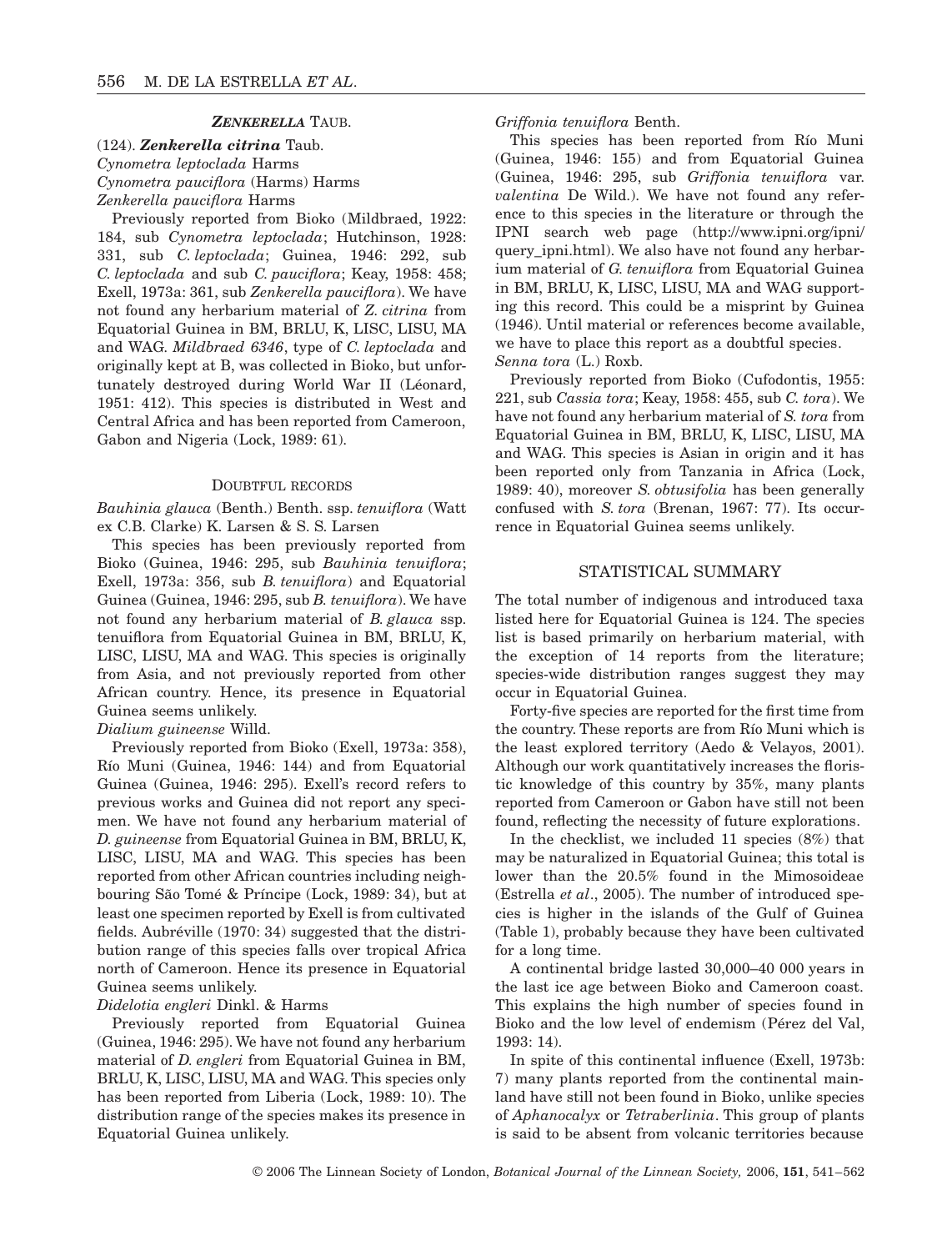|            | Mt. $Cameroon1$ | Bioko | São Tomé <sup>2</sup> | Príncipe <sup>2</sup> | Annobón |
|------------|-----------------|-------|-----------------------|-----------------------|---------|
| Indigenous | 43              | 24    |                       |                       |         |
| Introduced |                 |       | - 51                  |                       |         |

**Table 1.** Indigenous and introduced species of Caesalpinoideae from Mt. Cameroon and the four islands of the Gulf of Guinea (Sources: <sup>1</sup>Cable & Cheek, 1998; <sup>2</sup>Liberato, 1976)

they are ectomycorrhizal species (Newbery *et al*., 1988: 436), which may represent an advantage in nonvolcanic soils where phosphorus is a limiting factor (Wieringa, 1999).

The high number of Caesalpinioideae species, the most important group in low evergreen rainforest, found in Río Muni reflects the fact that Equatorial Guinea, together with Gabon, are the best conserved territories in West and Central Africa (Hamilton, 1994; Wieringa, 1999).

#### ACKNOWLEDGEMENTS

The authors wish to thank the keepers from BM, BRLU, K, LISC, LISU, MA and WAG for their support at these herbaria and loan of selected material. We are grateful to Juan Castillo for his help in the map design, B. Senterre for his revision of several specimens and J. Wieringa for his advice and identifications on his visit to MA. We also are indebted to B. Mackinder for revision of *Berlinia* specimens and her critical and valuable review of the manuscript. We also have to thank the help and highly constructive comments by L. Rico on the first draft of the article. This work was financed by the Spanish Dirección General de Investigación Científica y Técnica (DGICYT) through the research project REN2002-011299. M. de la Estrella was first funded by a C.S.I.C.I3P research grant and afterwards by a Universidad Complutense de Madrid predoctoral grant.

## **REFERENCES**

- **Aedo C, Velayos M. 2001.** Exploraciones botánicas en Guinea Ecuatorial. In: Aedo C, Morales R, Tellería M, Velayos M, eds. *Botánica y Botánicos en Guinea Ecuatorial*. Madrid: Consejo Superior de Investigaciones Científicas & Agencia Española de Cooperación Internacional, 23–49.
- **Aedo C, Velayos M, Tellería MT. 1999.** *Bases Documentales Para la Flora de Guinea Ecuatorial. Plantas Vasculares y Hongos*. Madrid: Consejo Superior de Investigaciones Científicas & Agencia Española de Cooperación Internacional.
- **Aubréville A. 1968.** *Flore du Gabon 15: Légumineuses – Caesalpinoidées*. Paris: Muséum National d'Histoire Naturelle.
- **Aubréville A. 1970.** *Flore du Cameroun 9: Légumineuses – Caesalpinoidées*. Paris: Muséum National d'Histoire Naturelle.
- **Brenan JPM. 1967.** *Flora of Tropical East Africa: Leguminosae – Caesalpinioideae*. London: The Crown agents for Oversea Governments and Administrations.
- **Breteler FJ. 1999.** A revision of *Prioria*, including *Gossweilerodendron*, *Kingiodendron*, *Oxystigma*, and *Pterygopodium* (Leguminosae-Caesalpinioideae-Detarieae) with emphasis on Africa. *Wageningen Agricultural University Papers* **99–3:** 1–61.
- **Cabezas F, Aedo C, Velayos M. 2004.** Checklist of the Cyperaceae of Equatorial Guinea (Annobón, Bioko, Río Muni). *Belgian Journal of Botany* **137**(1)**:** 3–26.
- **Cabezas F, Estrella M, Aedo C, Velayos M. 2005.** Marantaceae of Equatorial Guinea. *Annales Botanici Fennici* **42**(3)**:** 173–184.
- **Cable S, Cheek M. 1998.** *The plants of Mount Cameroon. A conservation checklist*. Kew: Royal Botanic Gardens.
- **Cufodontis G. 1955.** Enumeratio Plantarum Aethiopiae Spermatophyta (Sequentia). *Bulletin du Jardin Botanique de l'État à Buxelles, Supplementum* **25**(2)**:** 193–272.
- **De Castro ML, De la Calle ML. 1985.** *Geografía de Guinea Ecuatorial*. Madrid: Secretaría General Técnica, Ministerio de Educación y Ciencia.
- **Estrella M, Cabezas F, Aedo C, Velayos M. 2005.** Checklist of the Mimosoideae (Leguminosae) of Equatorial Guinea (Annobón, Bioko, Río Muni). *Belgian Journal of Botany* **138**(1)**:** 11–23.
- **Exell AW. 1944.** *Catalogue of the vascular plants of S. Tomé (with Príncipe and Annobón)*. London: The British Museum (Natural History).
- **Exell AW. 1956.** *Supplement to the catalogue of the vascular plants of S. Tomé (with Príncipe and Annobón)*. London: The British Museum (Natural History).
- **Exell AW. 1963.** Angiosperms of the Cambridge Annobon Island Expedition. *Bulletin of the British Museum (Natural History). Botany* **3**(3)**:** 93–118.
- **Exell AW. 1973a.** Angiosperms of the islands of the gulf of Guinea (Fernando Po, Príncipe, S. Tomé and Annobón). *Bulletin of the British Museum (Natural History). Botany* **4**(8)**:** 325–411.
- **Exell AW. 1973b.** Relações florísticas entre as ilhas do golfo da Guiné e destas com o continente africano. *García de Orta. Série de Botânica. Revista da Junta de Investigações do Ultramar* **1**(1–2)**:** 3–10.
- **Fernández Casas FJ. 1992.** Ad Guineae Aequatorialis floram texendam inventa varia. *Fontqueria* **33:** 33–85.

© 2006 The Linnean Society of London, *Botanical Journal of the Linnean Society,* 2006, **151**, 541–562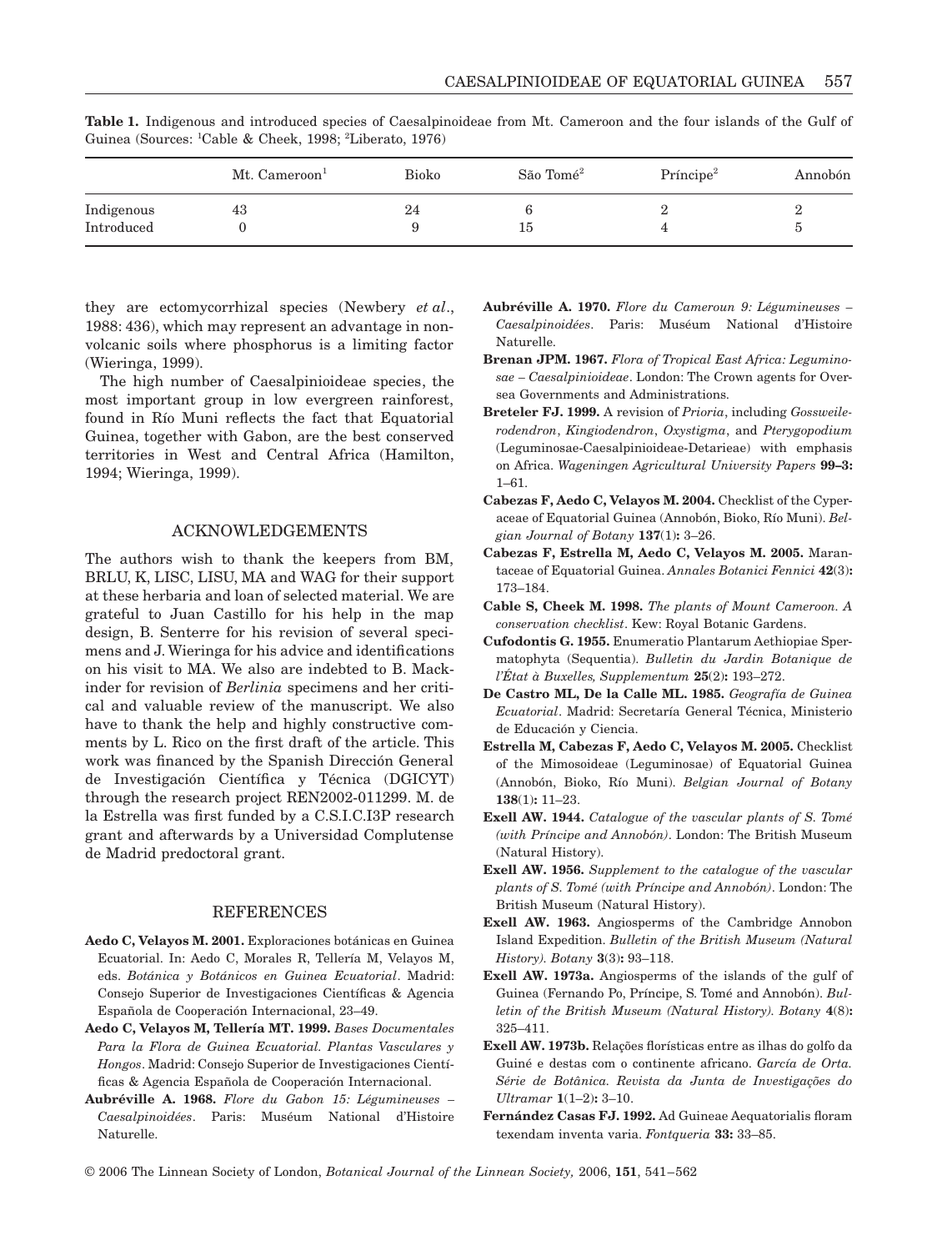- **Fernández Casas FJ, Morales R. 1995.** Proyecto de una flora de la isla de Bioco (Guinea Ecuatorial). *Anales del Jardín Botánico de Madrid* **52** (2)**:** 230–240.
- **Fero M, Cabezas F, Aedo C, Velayos M. 2003.** Check-list of the Piperaceae of Equatorial Guinea. *Anales del Jardín Botánico de Madrid* **60**(1)**:** 45–50.
- **Guinea E. 1946.** *Ensayo Geobotánico de la Guinea Continental Española*. Madrid: Dirección General de Marruecos y Colonias.
- **Guinea E. 1968**. Fernando Po. In: Hedberg I, Hedberg O, eds. Conservation of vegetation in Africa South of the Sahara. *Acta Phytogeographica Suecica* 54: 130–132.
- **Hamilton AC. 1994.** Regional overview: Africa. In: Davis SD, Heywood VH, Hamilton AC, eds. *Centres of plant diversity. A guide and strategy for their conservation*, *Vol. 1: Europe, Africa, South West Asia and the Middle East.* Cambridge: The World Wide Fund for Nature (WWF)/ IUCN (The World Conservation Union)/ National Museum of Natural History, Smithsonian Institution, 101–264.
- **Harms H. 1915.** Leguminosae africanae VIII. *Botanische Jahrbücher für Systematik, Pflanzengeschichte und Pflanzengeographie* **53:** 458.
- **Heras P, Infante M, Obama C, Gascoigne A. 2002.** Vegetación de la isla de Annobón (República de Guinea Ecuatorial). *Estudios del Museo de Ciencias Naturales de Álava* **17:** 115–123.
- **Herrero A, Aedo C, Velayos M, Viane RL. 2001.** A new species of *Asplenium* (Aspleniaceae, Pteridophyta) from Equatorial Guinea. *Annales Botanici Fennici* **38:** 175– 180.
- **Heywood VH. 1978.** *Flowering plants of the World*. London: Oxford University Press.
- **Hutchinson J. 1928.** *Flora of West Tropical Africa.* London: The Crown agents for the Colonies, vol. 1(2), 325–351.
- **Irwin HS, Barneby RC. 1982.** The American Cassininae: a synoptical revision of Leguminosae tribe Cassieae subtribe Casiinae in the New World. *Memoirs of the New York Botanical Garden* **35:** 1–918.
- **Keay RWJ. 1958.** *Flora of West Tropical Africa*. London: The Crown agents for Oversea Governments and Administrations, 2nd edn, vol. 1(2), 439–484.
- **Lejoly J, Lisowski S. 1999.** Novitates Guineae Aequatorialis (5). Premier aperçu sur la végétation des inselbergs au Río Muni. *Bulletin du Jardin Botanique National de Belgique* **67:** 114–121.
- **Léonard J. 1951.** Notulae Systematicae XI. Les Cynometra et les genres voisins en Afrique tropicale. *Bulletin du Jardin Botanique de l'Etat à Bruxelles* **21**(3–4)**:** 373–450.
- **Léonard J, Voorhoeve AG. 1964.** Notulae Systematicae XXXV. The genera *Stachyothyrsus* Harms and *Kaoue* Pellegr. (African Caesalpiniaceae). *Bulletin du Jardin Botanique de l'Etat à Bruxelles* **34**(3)**:** 419–423.
- **Liberato MC. 1976.** *Flora de S. Tomé E Príncipe. Caesalpinaceae*. Lisbon: Junta de Investigações Cientificas do Ultramar.
- **Lock JM. 1989.** *Legumes of Africa: a Check-List*. Kew: Royal Botanic Gardens.
- **Mckey DB. 2000.** *Leonardoxa africana* (Leguminosae: Caesalpinioideae) a complex of mostly allopatric subspecies. *Adansonia, Sér*. 3 **22**(1)**:** 71–109.
- **Mildbraed GWJ. 1922.** *Wissenschaftliche Ergebnisse der Zweiten Deutschen Zentral-Afrika-Expedition 1910–11. Band II: Botanik*. Leipzig: Verlag von Klinkhardt & Biermann.
- **Newbery DM, Alexander IJ, Thomas DW, Gartlan JS. 1988.** Ectomycorrhizal rain-forest legums and soil phosphorus in Korup National Park, Cameroon. *New Phytologist* **109:** 433–450.
- **Ngok Banak L, Breteler FJ. 2004.** Novitates Gabonenses 50. Le genre *Oddoniodendron* (Leguminosae-Caesalpinioideae) de Basse Guinée: une révision taxonomique du genre avec description de deux espèces nouvelles du Gabon. *Adansonia, Série 3* **26**(2)**:** 241–250.
- **Oliver D. 1871.** *Flora of Tropical Africa*, 2. London: Her Majesty's Works.
- Parmentier I. 2001. Premières études sur la diversité végétale des inselbergs de Guinée Équatoriale continentale. *Systematics and Geography of Plants* **71:** 911–922.
- **Parmentier I. 2003.** Study of the vegetation composition in three inselbergs from Continental Equatorial Guinea (Western Central Africa): effects of site, soil factors and position relative to forest fringe. *Belgian Journal of Botany* **136**(1)**:** 63–72.
- Parmentier I, Geerinck D. 2003. Check list of the Melastomataceae of Equatorial Guinea. *Anales del Jardín Botánico de Madrid* **60**(2)**:** 331–346.
- Parmentier I, Lejoly J, Nguema N. 2001. La végétation des inselbergs de Piedra Nzas (Guinée Équatoriale continentale). *Acta Botanica Gallica* **148**(4)**:** 341–365.
- **Pérez del Val J. 1993.** El bosque de altura en Bioko. *África* **2000**(18–19)**:** 9–14.
- **Polhill RM. 1982.** *Crotalaria in Africa and Madagascar*. Rotterdam: A.A. Balkema.
- **Polhill RM, Raven PH, eds. 1981.** *Advances in legume systematics. Part 1.* Kew: Royal Botanic Gardens/ London: Ministry of Agriculture, Fisheries and Food.
- **Rojo JP. 1982.** Studies in the genus *Dialium* (Cassiae-Caesalpinioideae). Unpubl. DPhil thesis, Oxford University.
- **Senterre B. 2001.** La phytogéographie des forêts denses de Guinée Equatoriale, avec une attention particulière aux forêts de Nsork. *Systematics and Geography of Plants* **71:** 1087–1096.
- **Senterre B, Lejoly J. 2001.** Trees diversity in the Nsork rain forest (Río Muni, Equatorial Guinea). *Acta Botanica Gallica* **148**(3)**:** 227–235.
- **Senterre B, Lejoly J, Sonké B. 2004.** Analyse du gradient de continentalité et identification de communautés végétales en forêts denses d'Afrique centrale per la méthode du mégatransect. *Phytocoenologia* **34**(3)**:** 491–516.
- **Sobrinho LG. 1953.** Vascular plants from Ano Bom and Príncipe islands collected by F. Newton and J. de Souza Junior. *Portugaliae Acta Biologica. Série B, Sistemática, Ecologia, Biogeografia E Paleontologia* **4**(1)**:** 177–190.
- **Troupin G. 1950.** Contribution à l'étude systématique de Berlinia Soland et genres voisins (Caesalpiniaceae – Amher-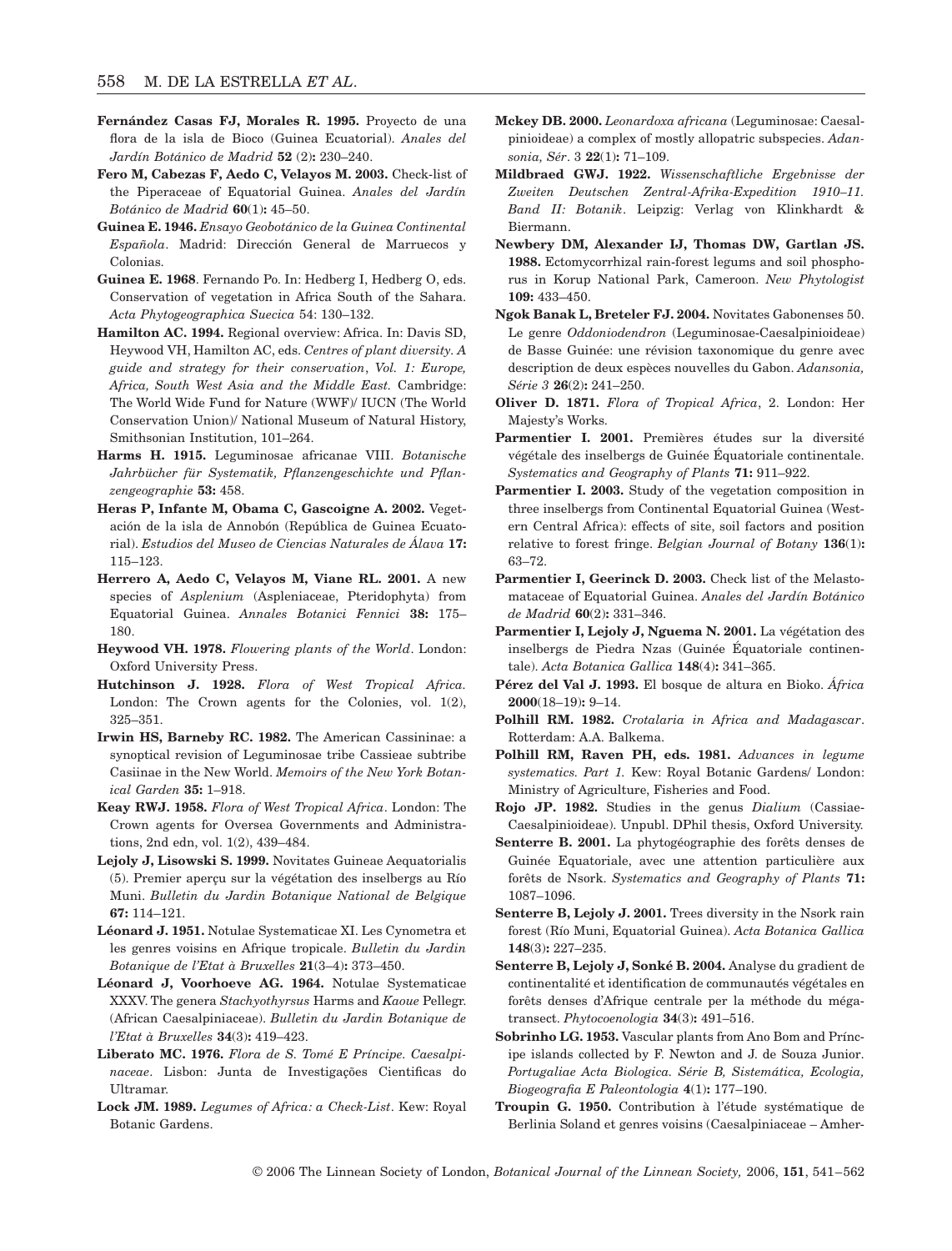stieae). *Bulletin du Jardin Botanique de l'Etat a Bruxelles* **20**(2)**:** 285–324.

**Velayos M, Aedo C, Pérez Viso R. 2001.** Check-List of the Pteridophytes of Equatorial Guinea. *Belgian Journal of Botany* **134**(2)**:** 145–191.

**Vidigal MP. 2002.** *Flora de Cabo Verde, Plantas Vasculares 44: Caesalpiniaceae*. Lisboa-Praia: Centro de Botânica do Instituto de Investigação Científica Tropical (IICT).

## APPENDIX

#### INDEX TO SCIENTIFIC NAMES

Accepted names are in boldface. Synonyms are in *italics*. Doubtful records are in normal type.

## **A**

**Afzelia** Sm., 543 **africana** Sm. ex Pers., 543 **bella** Harms, 543 **bipindensis** Harms, 543 **pachyloba** Harms, 543 **Anthonotha** P. Beauv., 543 **acuminata** (De Wild.) J. Léonard, 543 **fragrans** (Baker f) Exell & Hillc., 543 **lamprophylla** (Harms) J. Léonard, 543 **macrophylla** P. Beauv., 543 **pynaertii** (De Wild.) Exell & Hillc., 543 **stipulacea** (Benth.) J. Léonard, 544 **Aphanocalyx** Oliv., 544 **cynometroides** Oliv., 544 **heitzii** (Pellegr.) Wieringa, 544 **ledermannii** (Harms) Wieringa, 544 **margininervatus** J. Léonard, 544 **microphyllus** (Harms) Wieringa ssp. **microphyllus**, 544 **B Baikiaea** Benth., 544 **insignis** Benth., 544 **robynsii** Ghesq. ex Laing, 544 *Bandeiraea tenuiflora* Benth., 550 **Bauhinia** L., 544 **glauca** (Benth.) Benth. ssp. **tenuiflora** (Watt ex C.B. Clarke) K. Larsen & S. S. Larsen, 556 **monandra** Kurz, 544 *reticulata* DC., 552 *tenuiflora* Watt ex C.B.Clarke, 556 **Berlinia** Sol ex Hook.f., 544 *acuminata* Sol. ex Hook.f. pro parte, 545 **auriculata** Benth., 544 **bracteosa** Benth., 544 **bruneelii** (De Wild.) Torre & Hillc., 544 **confusa** Hoyle 545 **congolensis** (Baker f) Keay 545

**Wieringa JJ. 1999.** *Monopetalanthus* exit. A systematic study of *Aphanocalyx*, *Bikinia*, *Icuria*, *Michelsonia* and *Tetraberlinia* (Leguminosae, Caesalpinioideae). *Wageningen Agricultural University Papers* **99–4:** 1–320.

**grandiflora** (J. Vahl) Hutch. & Dalziel, 545 *stipulacea* Benth., 549 **Bikinia** Wieringa 545 **grisea** Wieringa 545 **le-testui** (Pellegr.) Wieringa ssp. **le-testui**, 545 **pellegrinii** (A. Chev.) Wieringa, 545 **Brachystegia** Benth., 545 **cynometroides** Harms, 545 *klainei* Pierre ex Harms, 551, 552 **mildbraedii** Harms, 545 **C Caesalpinia** L., 545 **bonduc** (L.) Roxb., 545 *bonducella* (L.) Fleming, 545 *crista sensu auctt* non L., 545 **pulcherrima** (L.) Sw., 546 **Cassia** L., 546 *alata* L., 553 *kirkii* Oliv., 546 *laevigata* Willd., 554 **mannii** Oliv., 546 *mimosoides* L., 546 *obtusifolia* L., 553, 554 *occidentalis* L., 554 *podocarpa* Guill. & Perr., 554 *sophera* L., 554 *tora* L., 556 **Chamaecrista** Moench, 546 **kirkii** (Oliv.) Standl., 546 **mimosoides** (L.) Greene, 546 **Copaifera** L., 546 *demeusei* Harms, 550 **religiosa** J. Léonard, 546 *tessmannii* Harms, 550 **Crudia** Schreb., 546 **gabonensis** Pierre ex Harms, 546 **klainei** Pierre ex De Wild., 546 **senegalensis** Planch. ex Benth., 547 **Cryptosepalum** Benth., 547 **staudtii** Harms, 547 **Cynometra** L., 547 *floribunda* Benth., 551 *leptoclada* Harms, 556 **mannii** Oliv., 547 *pauciflora* (Harms)Harms, 556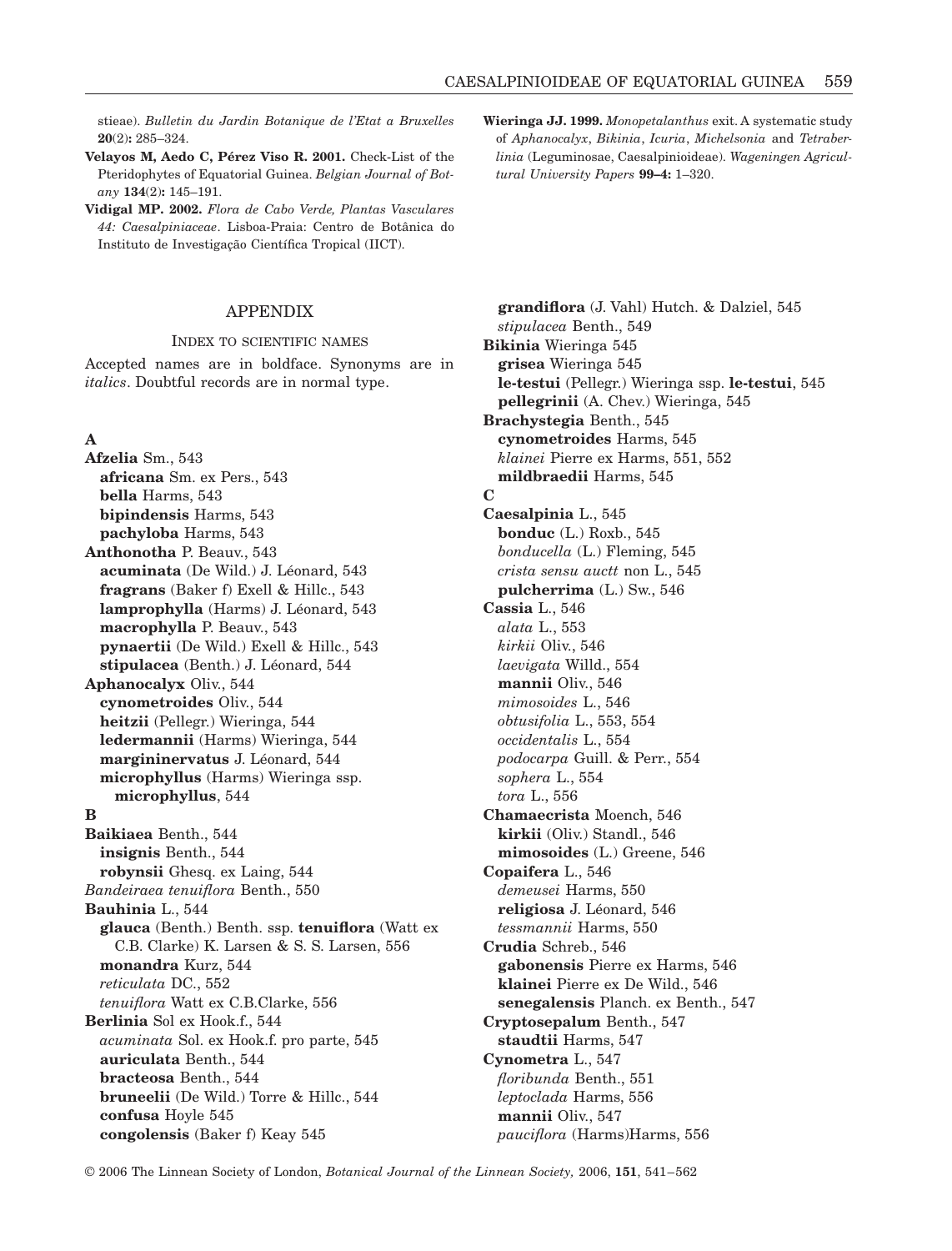## **D**

**Daniellia** Benn., 547 **klainei** Pierre ex A.Chev., 547 **oblonga** Oliv., 547 **ogea** (Harms) Rolfe ex Holland, 547 **oliveri** (Rolfe) Hutch. & Dalziel, 547 **Delonix** Raf., 547 **regia** (Bojer ex Hook.) Raf., 547 **Detarium** Juss., 547 **macrocarpum** Harms, 547 **microcarpum** Guill. & Perr., 548 **Dialium** L., 548 **bipindense** Harms, 548 **dinklagei** Harms 548 **gossweileri** Baker f., 548 *guineense* Willd., 556 **pachyphyllum** Harms, 548 **tessmannii** Harms, 548 **zenkeri** Harms, 548 **Didelotia** Baill., 548 **africana** Baill., 548 **brevipaniculata** J. Léonard, 548 *engleri* Dinkl. & Harms, 556 **letouzeyi** Pellegr., 548 **unifoliolata** J. Léonard, 548 **Distemonanthus** Benth., 548 **benthamianus** Baill., 548 *laxus* Oliv., 548 **Duparquetia** Baill., 548 **orchidacea** Baill., 548 **E** *Eriander engleri* H.Winkler, 553 **Erythrophleum** Afzel. ex R. Br., 549 *guineense* G. Don, 549 **ivorense** A. Chev., 549 **suaveolens** (Guill. & Perr.) Brenan, 549 **Eurypetalum** Harms, 549 **tessmannii** Harms, 549 **G Gilbertiodendron** J. Léonard, 549 **brachystegioides** (Harms) J. Léonard, 549 **demonstrans** (Baill.) J. Léonard, 549 **dewevrei** (De Wild.) J. Léonard, 549 **klainei** (Pierre ex Pellegr.) J. Léonard, 549 **ogoouense** (Pellegr.) J. Léonard, 549 **stipulaceum** (Benth.) J. Léonard, 549 **straussianum** (Harms) J. Léonard, 549 **Gilletiodendron** Vermoesen, 550 **escherichii** (Harms) J. Léonard, 550 **pierreanum** (Harms) J. Léonard, 550 *Gossweilerodendron joveri* Normand ex Aubrév., 553 **Griffonia** Baill., 550 **physocarpa** Baill., 550 *tenuiflora* Benth., 556 **tessmannii** (De Wild.) Compère, 550

**Guibourtia** Benn., 550 **demeusei** (Harms) J. Léonard, 550 **ehie** (A. Chev.) J. Léonard, 550 **tessmannii** (Harms) J. Léonard, 550 **H Hylodendron** Taub., 550 **gabunense** Taub., 550 **Hymenostegia** (Benth.) Harms, 550 **afzelii** (Oliv.) Harms, 550 *dinklagei* Harms, 550 **felicis** (A. Chev.) J. Léonard, 550 **floribunda** (Benth.) Harms, 551 **normandii** Pellegr., 551 **pellegrinii** (A. Chev.) J. Léonard, 551 **I Isomacrolobium** Aubrév. & Pellegr., 551 **conchiliophorum** (Pellegr.) Aubrév. & Pellegr., 551 **graciliflorum** (Harms) Aubrev. & Pellegr., 551 **isopetalum** (Harms) Aubrév. & Pellegr., 551 **J Julbernardia** Pellegr., 551 *bifoliolata* (Harms) Troupin 555 **letouzeyi** Villiers, 551 **pellegriniana** Troupin, 551 **seretii** (De Wild.) Troupin, 551 **L Leonardoxa** Aubrév., 551 **africana** ssp. **gracilicaulis** Mckey, 551 **Librevillea** Hoyle, 551 **klainei** (Pierre ex Harms) Hoyle, 551 **M** *Macrolobium brachystegioides* Harms, 549 *Macrolobium dewevrei* De Wild., 549 *Macrolobium escherichii* Harms 550 *Macrolobium graciliflorum* Harms, 551 *Macrolobium macrophyllum* (P. Beauv.) Macbride, 543 *Macrolobium palisoti* Benth., 543 *Macrolobium straussianum* Harms, 550 *Monopetalanthus le-testui* Pellegr., 545 **N Neochevalierodendron** J. Léonard, 552 **stephanii** (A. Chev.) J. Léonard, 552 **O Oddoniodendron** De Wild., 552 **micranthum** (Harms) Baker f., 552 *Oxystigma mannii* (Baill.) Harms, 553 **P Pachyelasma** Harms, 552 **tessmannii** (Harms) Harms 552 **Pellegriniodendron** J. Léonard, 552 **diphyllum** (Harms) J. Léonard, 552 **Peltophorum** (Vogel) Walp., 552 *ferrugineum* (Decne.) Benth., 552 **pterocarpum** (DC.) K. Heyne, 552 **Piliostigma** Hochst., 552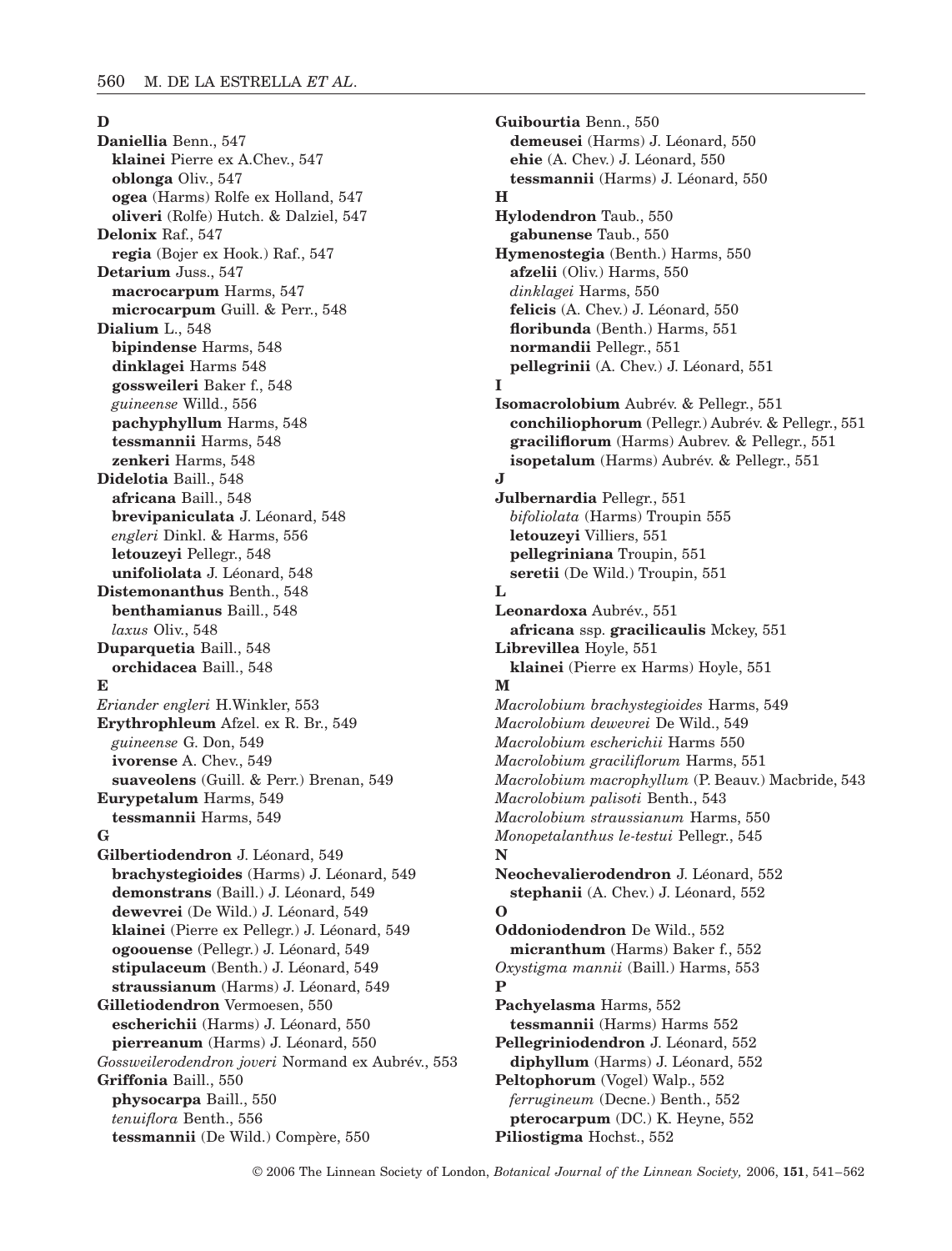**reticulatum** (DC.) Hochst., 552 **thonningii** (Schumach.) Milne-Redh., 552 **Plagiosiphon** Harms, 552 **emarginatus** (Hutch. & Dalziel) J. Léonard, 552 **gabonensis** (A. Chev.) J. Léonard, 553 **longitubus** (Harms) J. Léonard, 553 **multijugus** (Harms) J. Léonard, 553 *Poinciana regia* Bojer ex Hook., 547 **Prioria** Griseb., 553 **buchholzii** (Harms) Breteler, 553 **joveri** (Normand ex Aubrév.) Breteler, 553 **mannii** (Baill.) Breteler, 553 **S** *Schotia africana* (Baill.) Keay, 551 *Schotia humboldtioides* Oliv., 551 **Scorodophloeus** Harms, 553 **zenkeri** Harms, 553 **Senna** Mill., 553 **alata** (L.) Roxb., 553 **hirsuta** (L.) H.S. Irwin & Barneby, 553 **obtusifolia** (L.) H.S. Irwin & Barneby, 553 **occidentalis** (L.) Link, 554 **podocarpa** (Guill. & Perr.) Lock, 554 **septemtrionalis** (Viv) H.S. Irwin & Barneby, 554 **sophera** (L.) Roxb., 554

**spectabilis** (DC.) H.S. Irwin & Barneby, 554 **tora** (L.) Roxb., 556 **Sindora** Miq., 555 **klaineana** Pierr. ex Pellegr., 555 **Sindoropsis** J. Léonard, 555 **le-testui** (Pellegr.) J. Léonard, 555 **Stachyothyrsus** Harms, 555 **staudtii** Harms, 555 **Stemonocoleus** Harms, 555 **micranthus** Harms, 555 **T Tamarindus** L., 555 **indica** L., 555 **Tessmannia** Harms, 555 **africana** Harms, 555 **anomala**(Micheli) Harms, 555 **Tetraberlinia** (Harms) Hauman, 555 **bifoliolata** (Harms) Hauman, 555 **longiracemosa** (A. Chev.) Wieringa, 555 **moreliana** Aubrév., 555 **Z Zenkerella** Taub., 556

**citrina** Taub., 556 *pauciflora* Harms, 556

#### LIST OF COLLECTIONS

The species is indicated by a number in parenthesis corresponding to the number in the checklist. **Barter** *2074* (42). **Boughey** *83* (33). **Cabezas, Tellería & Velayos** *9929* (1). **Carvalho** *2041* (95); *2086* (8); *2172* (117); *2403* (33); *2490* (8); *2620* (33); *2669* (109); *2851* (20); *2879* (16); *2939* (20); *2991* (2); *3067* (118); *3080* (30); *3379* (20); *3409* (95); *3428* (30); *3783* (16); *3789* (44); *4335* (109); *4338* (78); *434*3 (109); *4731* (22); *4750* (121); *4759* (40); *4804* (59); *4831* (72); *4851* (61); *4869* (91); *4985* (94); *5065* (24); *5103* (33); *5157* (2); *5167* (2); *5183* (75); *5197* (114); *5208* (98); *5237* (8); *5265*(26); *5457* (98); *5473* (78); *5602* (2); *5670* (72); *5691* (72); *5705* (107); *5714* (122); *5829* (36); *5936* (40); *6046* (83); *6078* (10); *6094* (98); *6316* (121); *6317* (23); *6336* (24); *6366* (90); *6394* (10); *6396* (121); *6398* (33); *6405* (15); *6526* (15). **Desmet, R. Nguema & N. Nguema** *118* (80); *207* (81). **Eneme** *338* (40). **Fernández Casas** *11993* (109); *12032* (113). **Fernández Casas** *et al***.** *10269* (45); *10278* (8); *10445* (95); *10446* (113). **Guinea** *8–10* (97); *10* (97); *12* (31), *15* (31), *25* (31), *27* (31); *46–207* (17); *47* (17); *56* (108); *65* (108); *67* (108); *68* (60); *68b* (108); *70* (60); *70b* (108); *124* (106); *126* (106); *128* (106); *182* (111); *184* (111); *185–209* (111); *196–748* (34); *210* (60); *226* (30); *231– 1012* (40); *289* (18); *300* (30); *303* (30); *304* (30); *409* (20); *412* (20); *837–191* (61); *878* (30); *881–428* (30); *882–427* (30); *883–425* (30); *884–426* (30); *1056* (34); *1058* (34); *1170* (118); *1176* (8); *1177* (8); *1740* (4); *2490* (8); *2506* (8). **Issembe** *16* (87). **Lejoly** *01/64* (65); *93/ 380* (81); *95/170bis* (103); *95/178* (94); *95/179* (101); *95/173T19 (*105); *95T/160 (*41); *95T/162 (*4); *95T/ 181 (*54); *95T/L2.75 (*81); *95T/L2.128 (*120); *95T/ L3a.14 (*41); *95T/L3.A24 (*14); *95T/L3.1108 (*55); *95T/L4.44 (*79); *99/503* (86); *165* (57). **Lejoly & Elad** *98/209* (67). **Lisowski** *M-347* (103); *M-511 (*13); *M-519 (*94); *M-570 (*62); *M-584 (*17); *M-812 (*65); *M-849 (*123); *M-928 (*1); *M-1071 (*62); *M-1428 (*6). **Mann** *14* (37); *69* (112); *166* (43); *259* (8); *398* (30); *638* (110); *1168* (111); *1434* (20); *1719* (80); *1822* (104); *1827* (68); *1844* (58); *2342* (16). **McPherson** *14014* (121); *14021* (20); *14028* (59). **Melville** *233* (31). **Nguema, Esono & Lejoly** *239* (25); *243* (35); *247* (116). **Nguema & Lejoly** *152* (121). **Nguema & Obiang** *11* (90), *12* (90); *13* (115). **Ngomo** *257* (77); *955* (76). **Nosti** *923* (20). **Parmentier** *1674* (86). **Parmentier & Esono** *3499* (86); *3523* (82). **Parmentier & Nguema** *19* (88). **Pérez Viso** *14* (33); *21* (15); *191*(12); *298* (33); *1151* (33); *1311* (89); *1612* (94); *1728* (34); *1874* (19); *1919* (30); *1983* (89); *2041* (109); *2172* (19); *2227* (64); *2367* (107); *2368* (108); *2401* (109); *2409* (33); *2425* (59); *2585* (8); *2718 bi* (59); *2719* (8); *2832 bi* (34); *2889* (20);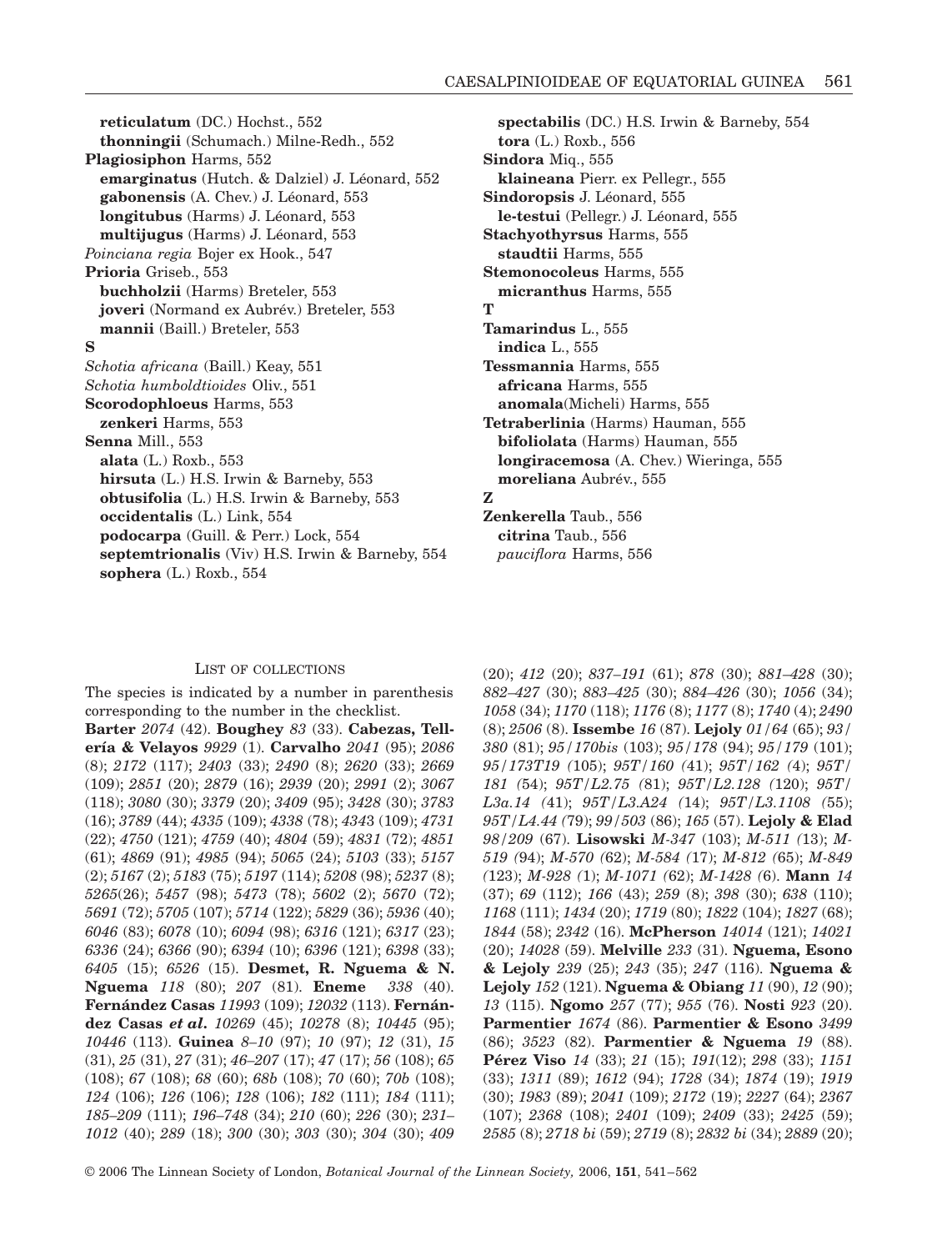*3044* (59); *3197* (85); *3296* (33); *3306* (8); *3476* (33); *3790* (107); *3937* (9); *4350* (106); *4352* (33). **Obama** *814* (105); *846* (3); *882* (56). **Obama & Lejoly** *560* (111); *606* (90). **Senterre & Obiang** *2560* (99); *3163* (48); *3579* (79); *4017* (26); *4106* (123); *4306* (74). **Senterre, Obiang & Esono** *2841* (49). **Senterre, Obiang & Ngomo** *1847* (7); *2122* (76). **Senterre & Nguema** *3031* (99). **Senterre & Ngomo** *176* (73); *911* (103); *3451* (53). **Tessmann** *4* (8); *43* (51); *105* (102);

*187* (109); *217a* (60); *248* (36); *270* (116); *284* (89); *307* (39); *324* (108); *333* (21); *355* (53); *376* (3); *377* (119); *694* (108); *730* (52) *815* (5); *950* (21); *1095* (60); *2501* (47); *2688* (34). **Vogel** *200* (111); *211* (112). **Velayos & Pérez Viso** *9313* (8). **Wieringa & Haegens** *2265* (94). **Wilks** *1802* (100); *1820* (80); *3511a* (54); *3523* (27); *3525* (88); *3565* (66); *3582* (67). **Wrigley** *39* (30); *230 A (*108); *230* (109); *255* (118).